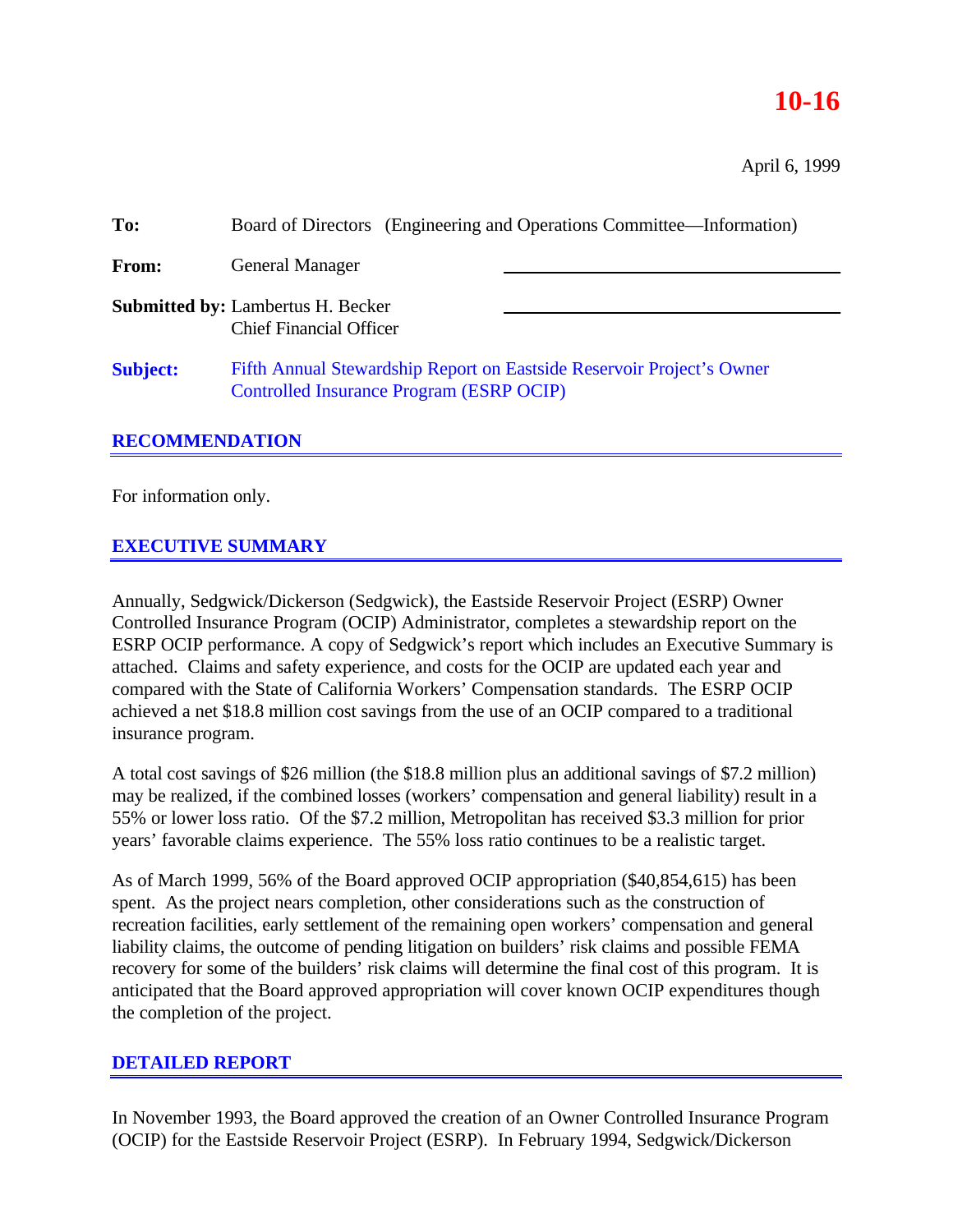(Sedgwick) was named the OCIP Administrator; and in August 1994, Hartford Insurance Company was selected as the primary OCIP insurance carrier.

The OCIP for the Eastside Reservoir Project is a multi-year agreement to provide a project-based insurance program covering all contractors and Metropolitan. The ESRP OCIP provides a comprehensive insurance, claims, and safety program for all contractors; and supports a Project Labor Agreement (PLA) with provisions for the use of a workers' compensation alternative dispute resolution (ADR) process under California Labor Code Section 3201.5. The cumulative effect of the OCIP results in lowering the cost of insurance premiums, claims management and settlements. This program returns cost savings (from favorable claims experience) to Metropolitan versus the traditional insurance program which returns costs savings to the contractor while the owner pays the full cost of insurance coverage.

An overview of the ESRP OCIP is provided in the Executive Summary of the accompanying Stewardship Report. Updated information pertaining to the ESRP OCIP performance, as of March 1999, follows:

- $\Box$  Both the Project and the National average for lost-time incident rates (number of lost-time incidents per 200,000 hours worked) have declined (from 2.72 to 2.66 and 3.9 to 3.4, respectively).
- $\Box$  The total incurred loss ratio has declined from 45% to 43% with changes in the claims reserves from \$8,753,055 to \$9,519,612 and in the earned premium from \$19,616,409 to \$22,129,008. The 55% loss ratio continues to be a realistic target.

In conclusion, the ESRP OCIP achieved a total of \$22.1 million (\$18.8 plus \$3.3 million) cost savings in project costs through March 1999, for implementing an OCIP in comparison to a traditional insurance program. It is anticipated that the ESRP OCIP appropriation will cover known OCIP expenditures through the completion of the project.

BYA

### **Attachment 10-16A**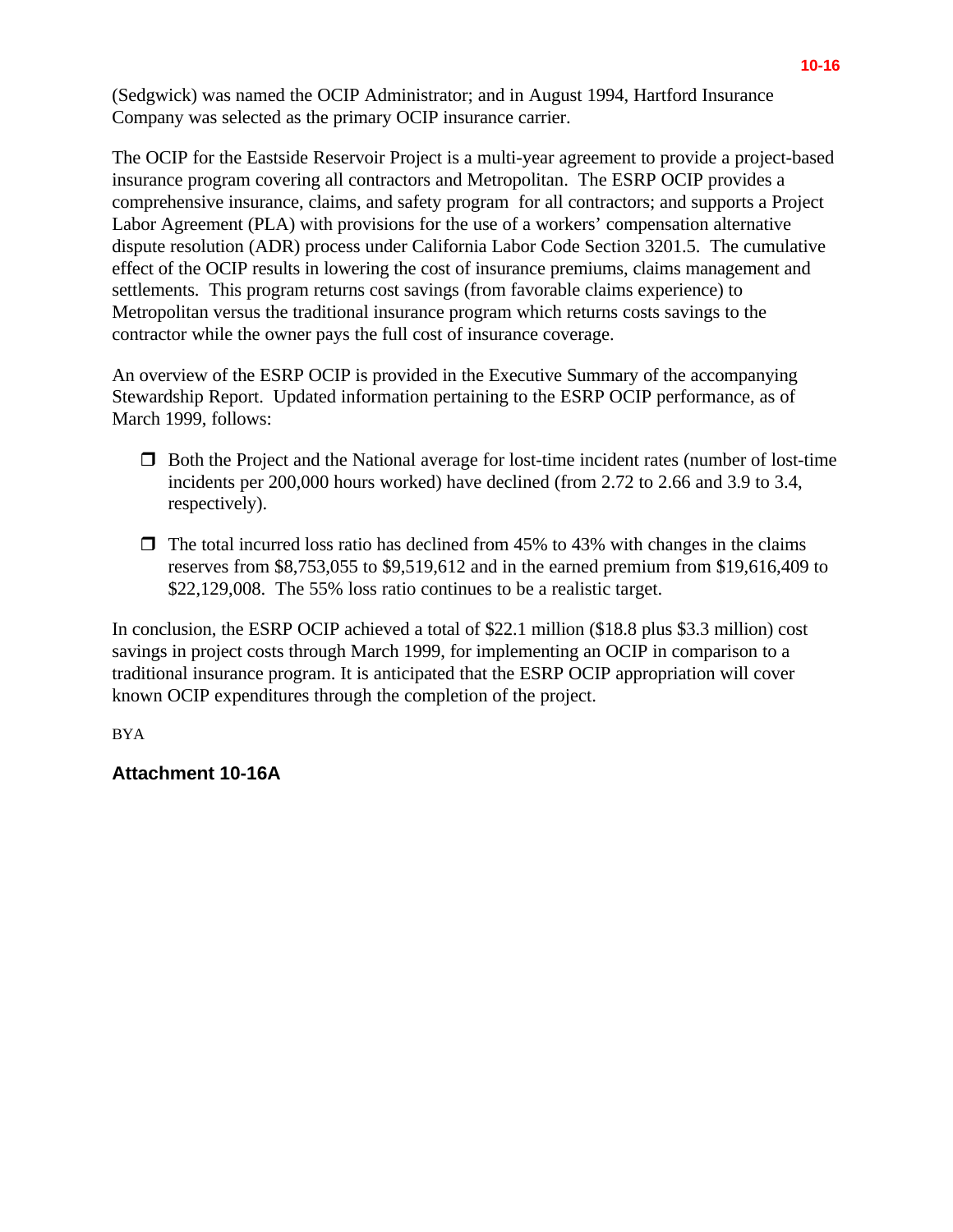#### **Attachment 10-16A**

# **EASTSIDE RESERVOIR PROJECT**

#### **TABLE OF CONTENTS**

### **I. EXECUTIVE SUMMARY**

#### **II. RECAP OF SERVICES, SIGNIFICANT EVENTS AND OCIP COSTS FOR 1998**

- **A. Administrative**
- **B. Safety & Loss Control**
- **C. Claims**
- **D. Claims Activities**
- **E. Risk Control Activities**
- **F. 1998/Risk Management Expenses**
- **G. Workers' Compensation Loss Summary**

**III. PLANS FOR 1998 - 1999**

- **A. Market Trends**
- **B. Market Security**
- **C. Major Activities and Goals**
- **D. Changes Anticipated in Insurance and Risk**
- **E. Management Expense**
- **F. 1999 Loss Projections**

#### **IV. OUTSTANDING/ANTICIPATED PROBLEMS AND RECOMMENDATIONS**

#### **V. APPENDIX**

- **A. Policy Register (see Exhibit 19)**
- **B. Contractor Roster (see Exhibit 20)**
- **C. OCIP Organization Chart (see Exhibit 21)**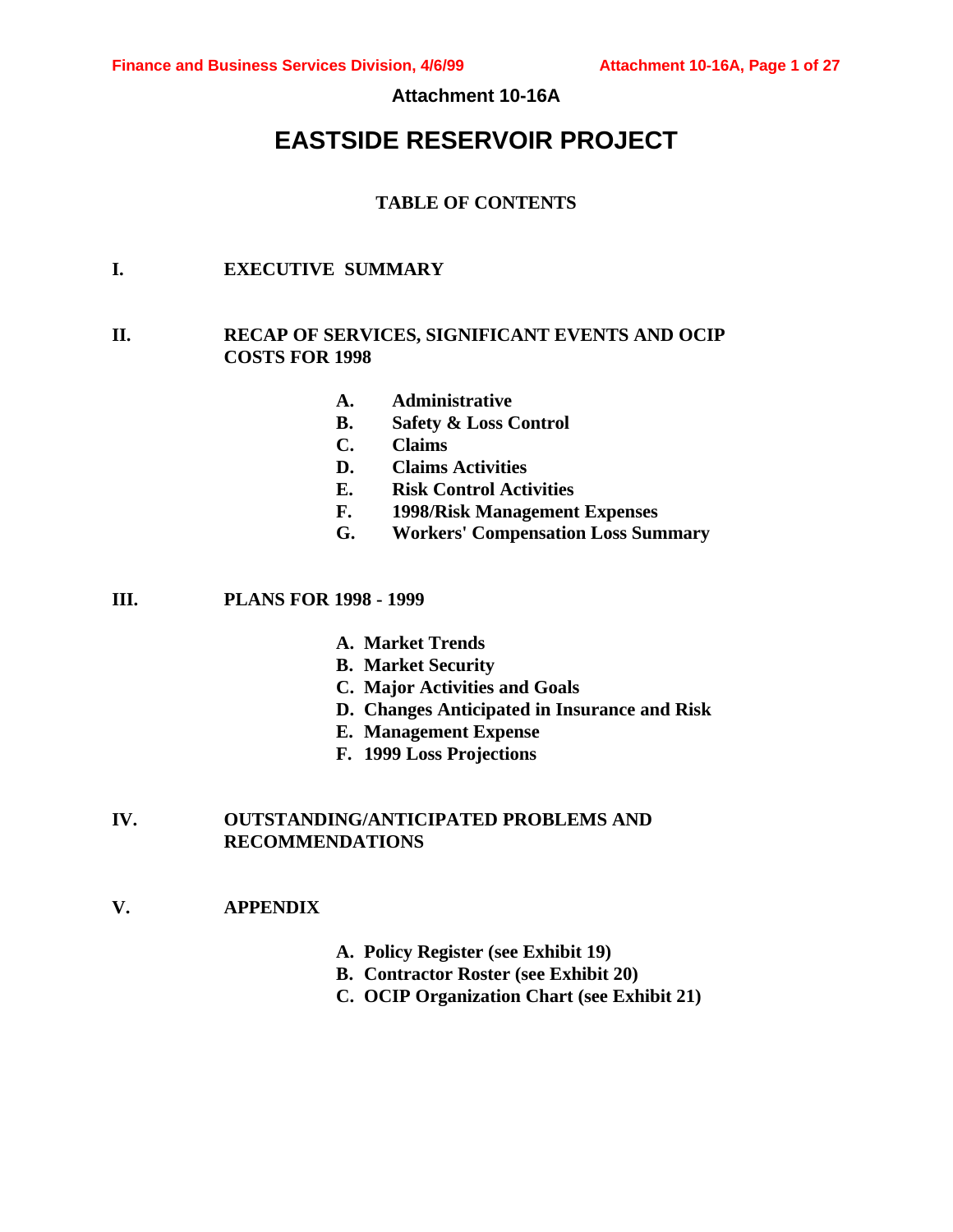### **EXECUTIVE SUMMARY**

We have elected to repeat the background of the current program in order to ensure a common understanding of the basis upon which the Board made it's decision in November 1993.

#### **Overview of OCIP**

An Owner Controlled Insurance Program (OCIP), or its other descriptor, "Wrap-Up" Insurance, is an insurance program designed for large construction projects. Under such plans, the owner procures certain insurance coverage for all contractors and subcontractors performing job site operations. The OCIP replaces the traditional approach whereby owners require contractors to provide Workers' Compensation, General Liability and Property insurance.

An OCIP presents advantages over traditional construction insurance and loss control procedures for two reasons: the economies of scale produced by centralizing the purchase of insurance coverage, and the streamlining of project management by coordinating a number of on-site functions (loss control, safety, record keeping etc.) under a single authority. The key to the operation and success of an OCIP is control -- control of essential project insurance lines (i.e., workers' compensation, general liability and builders' risk), and control of site safety and loss control programs by a single project manager.

#### **Characteristics of an OCIP include:**

- Usually confined to a single location or a definitive project.
- Generally in force for a finite number of years (3-5 years actual construction period).
- Control of all contractors and subcontractors in a single insurance program managed by the owner of the project.
- Projects with large financial expenditures  $(\$200 + million)$  and with large labor components (25/30%).
- Project manager (owner) designs and administers a stringent loss control program.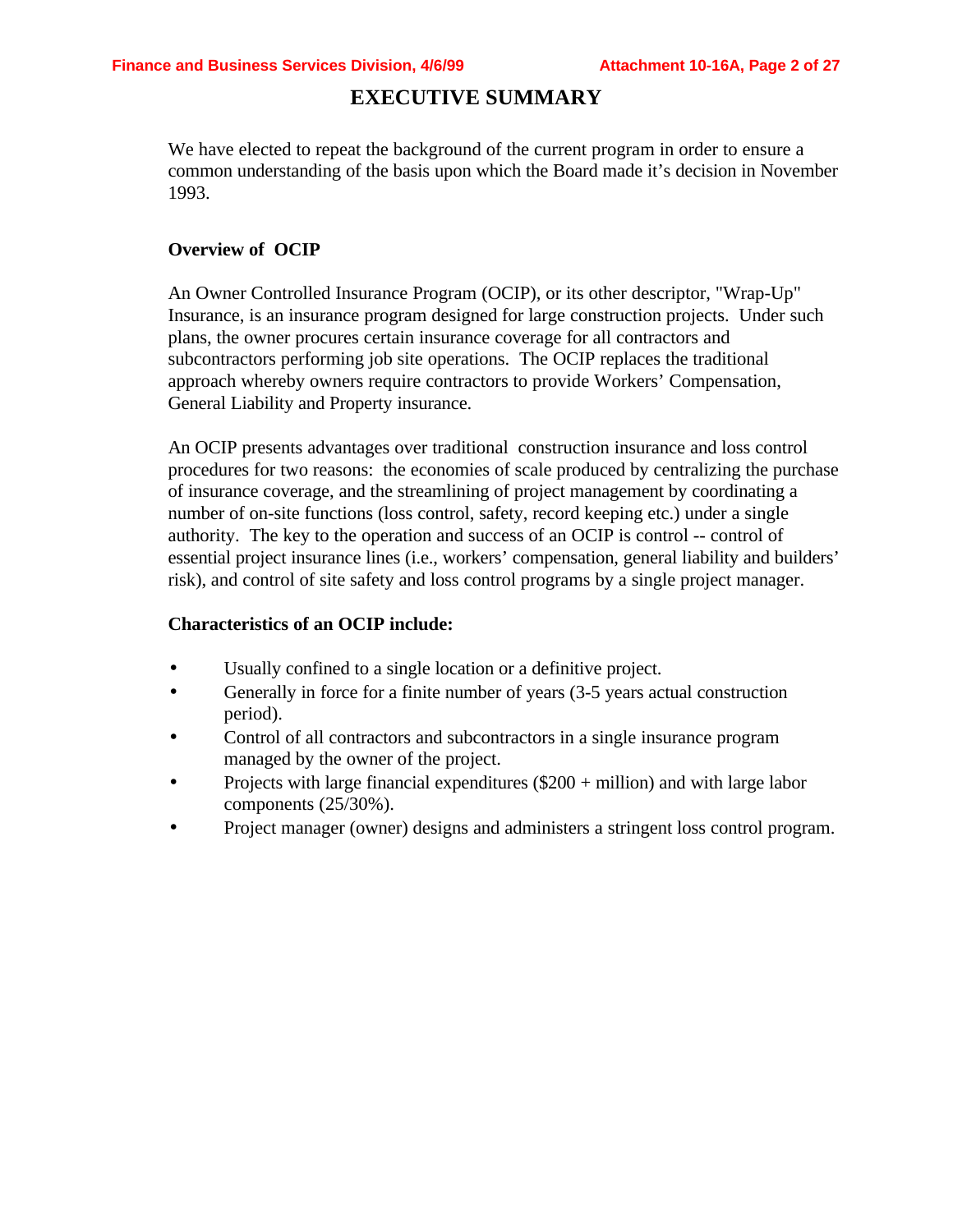#### **Finance and Business Services Division, 4/6/99 Attachment 10-16A, Page 3 of 27**

We, Sedgwick of California, and our Joint Venture Partner, Dickerson Insurance Services, as the Metropolitan Water District's insurance broker, negotiated an insurance program with the Hartford Insurance Company. The Hartford Program totaled **\$37.4 million, (\$22.2 million)** below the Traditional insurance premium estimate of **\$59.6 million**. In addition, the potential for added savings is based upon the Project achieving a 55% claim loss ratio and a reduction in contractor bids. In November 1993, the Board authorized the creation of an OCIP for contractors and their employees working at the Eastside Reservoir Project site. The Board action was based on an estimated cost savings of **\$22.2 million** compared to the difference in cost of a traditional insurance program and the proposed OCIP, program as illustrated in Exhibit 1 below.

### **Exhibit 1**

### **Cost Comparison OCIP vs. Traditional Insurance Program\* Period 1994 to 2000 Project Cost (55% Loss Ratio)**



\* The traditional insurance program represents the estimated cost of insurance that would be provided by contractors, based upon 1994 rates and paid by the owner of the project as part of the cost of the bid. Note: any refunds for good claims experience would be returned to the contractors, not to MET.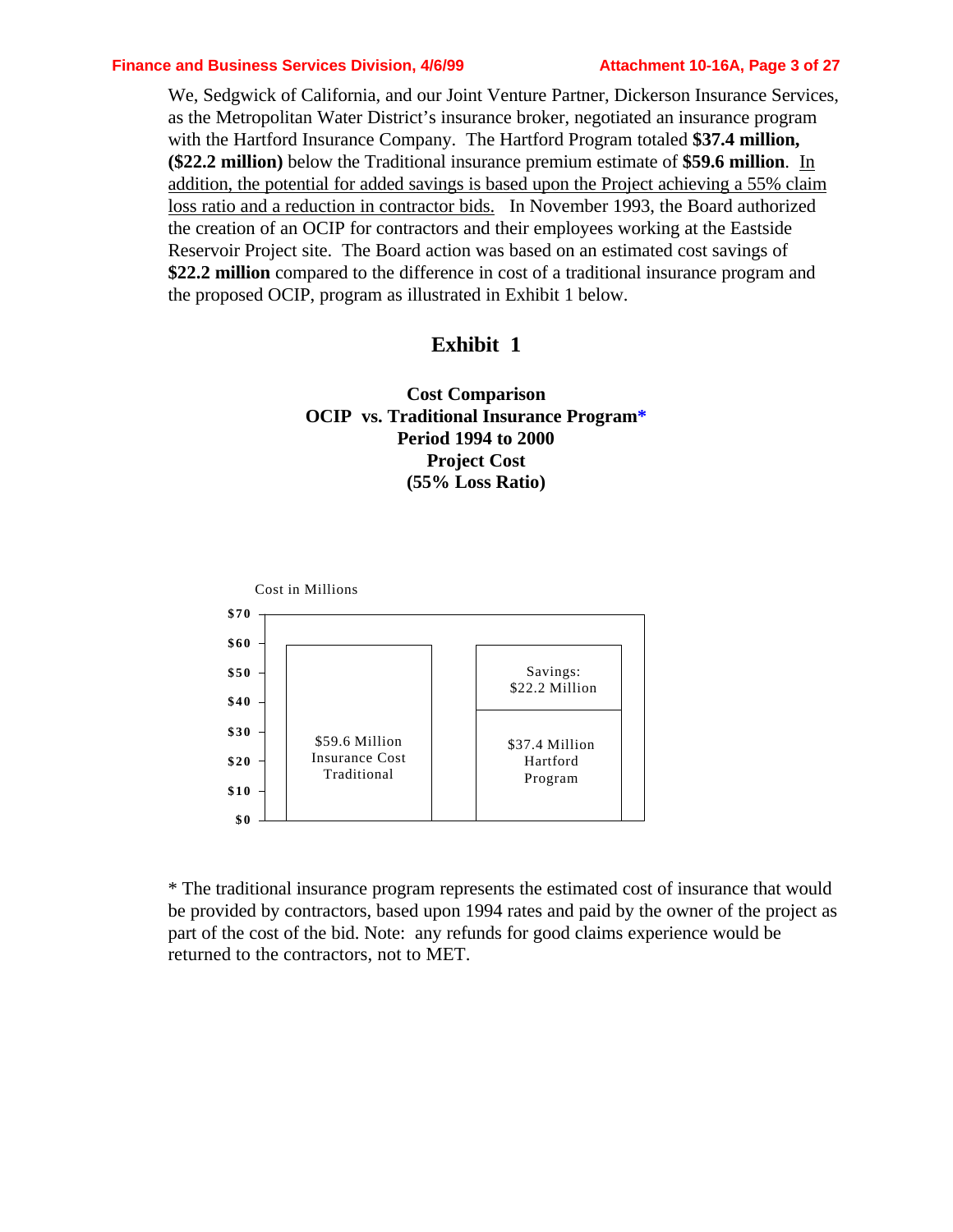Below is Exhibit 2 showing net cost savings of \$18.8 million using the final Hartford Insurance Program including OCIP Administrative fees versus the Traditional Insurance Program.

### **Exhibit 2 Cost Comparison Traditional Insurance Program vs. Hartford Insurance Program Period 1994 to 2000 Project Cost (55% Loss Ratio)**



\*Includes total OCIP expected expenditures for the project.

### **Eastside Reservoir Project Major Accomplishments:**

- Disability claims represented 20% of all claims versus statewide average of 47% of all construction claims.
- First project to institute Alternative Dispute Resolution program (ADR).
- Eastside Reservoir will be used as a benchmark for future programs.
- Project labor agreement incorporated the State of California workers' compensation program changes that allowed for an ADR and created a positive liaison between labor, owner and insurance carrier.
- Additional savings of \$11.4 million is achievable should losses at completion of project be equal to or less than **\$15.8 million**. To date, we have received \$3,266,588 as part of the additional savings from favorable claims experience.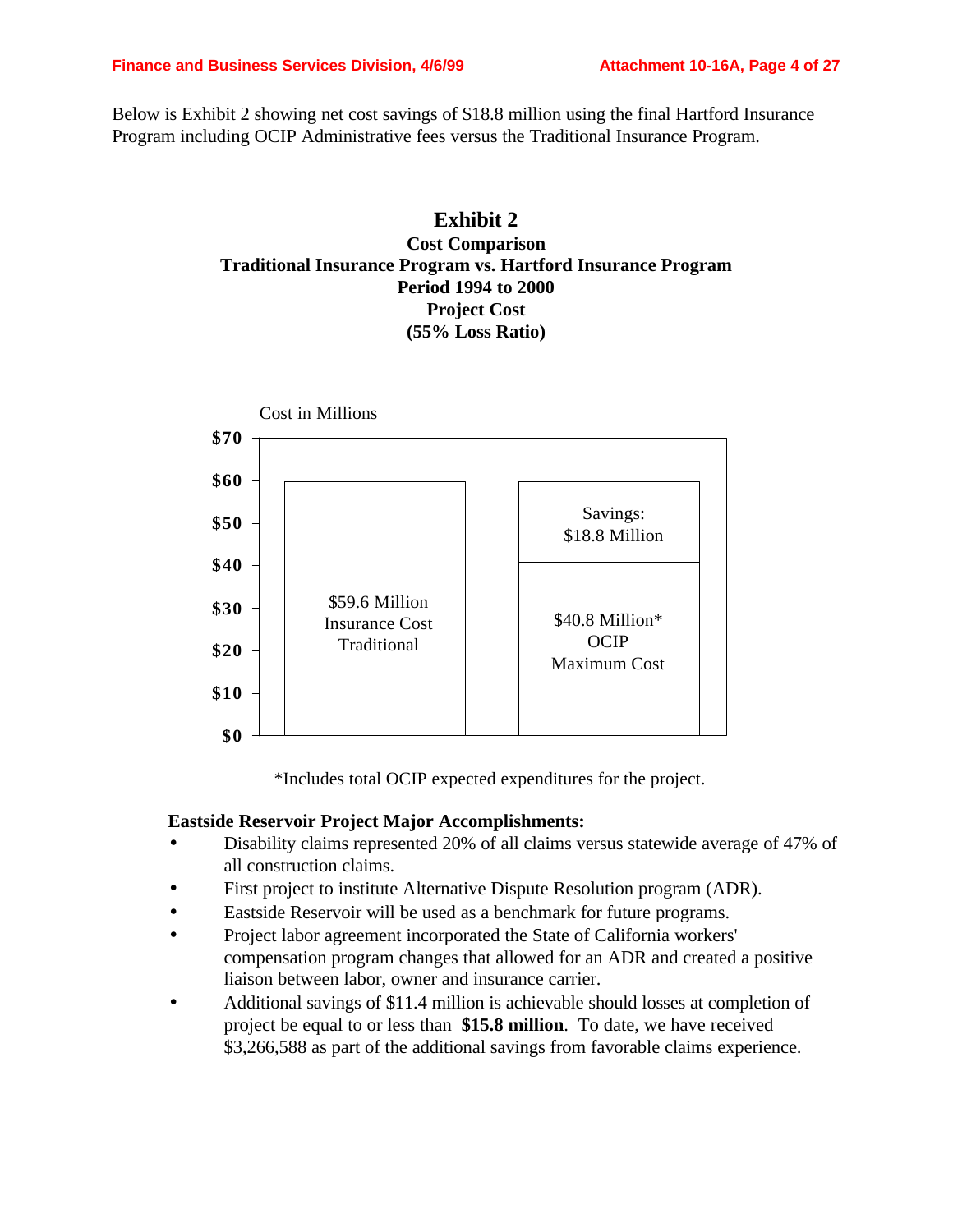### **Finance and Business Services Division, 4/6/99 Attachment 10-16A, Page 5 of 27**

The trend analysis for loss time accidents (2.72) and recordable incident rates (9.21) continue well below the national average (3.90 and 9.90, see Exhibit 3).

## **Exhibit 3**



#### **ESRP ACC IDENT TREND ANALYS IS**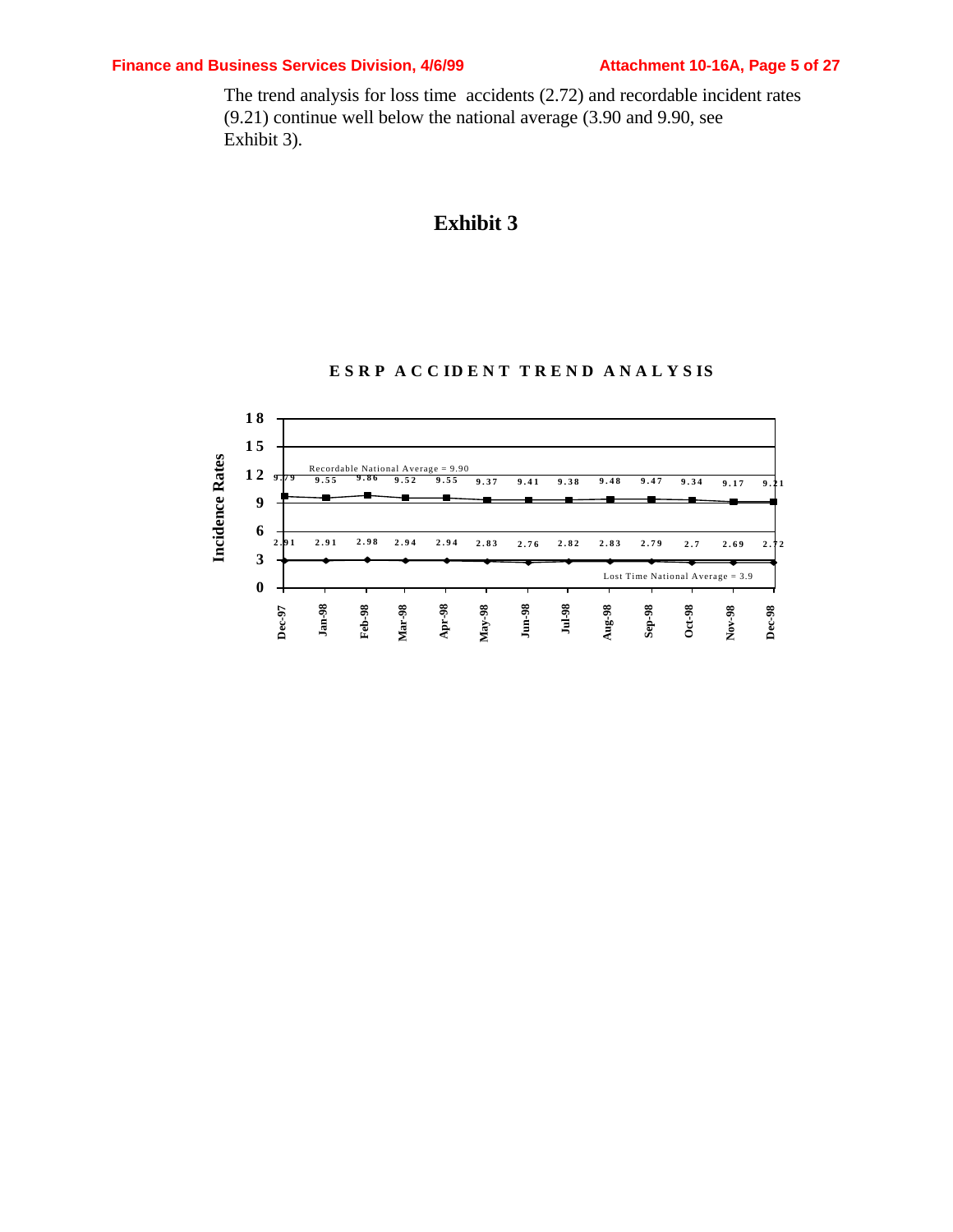If MET had used the contractors' traditional insurance program for this project, at the end of four years, MET's construction cost would have increased by \$31.4 million. Exhibit 4 shows what the loss ratio would be using total losses incurred and the contractors' traditional premium costs for the first four years. Note that the lower ratio of 29% is a function of the higher premium deposit and any refunds for good claims experience would be returned to the contractors, not to MET.

## **Exhibit 4**

### **Eastside Reservoir Project-To-Date Results**

#### **1994 - 1998**

### **Incurred Losses vs. Traditional Obligation**

- Total losses incurred are actual loss dollars paid and dollars entrusted to cover claims that have occurred but not settled.
- Total losses occurred under workers' compensation and general liability insurance (\$8.8 million) divided by 4 years (1994-1998) of traditional workers' compensation and general liability premiums (\$31.4 million) results in a loss ratio of 29%.

 $$8.8 \text{ million} = 29\%$ 

\$31.4 million \*

\* Premiums for first 4 years of project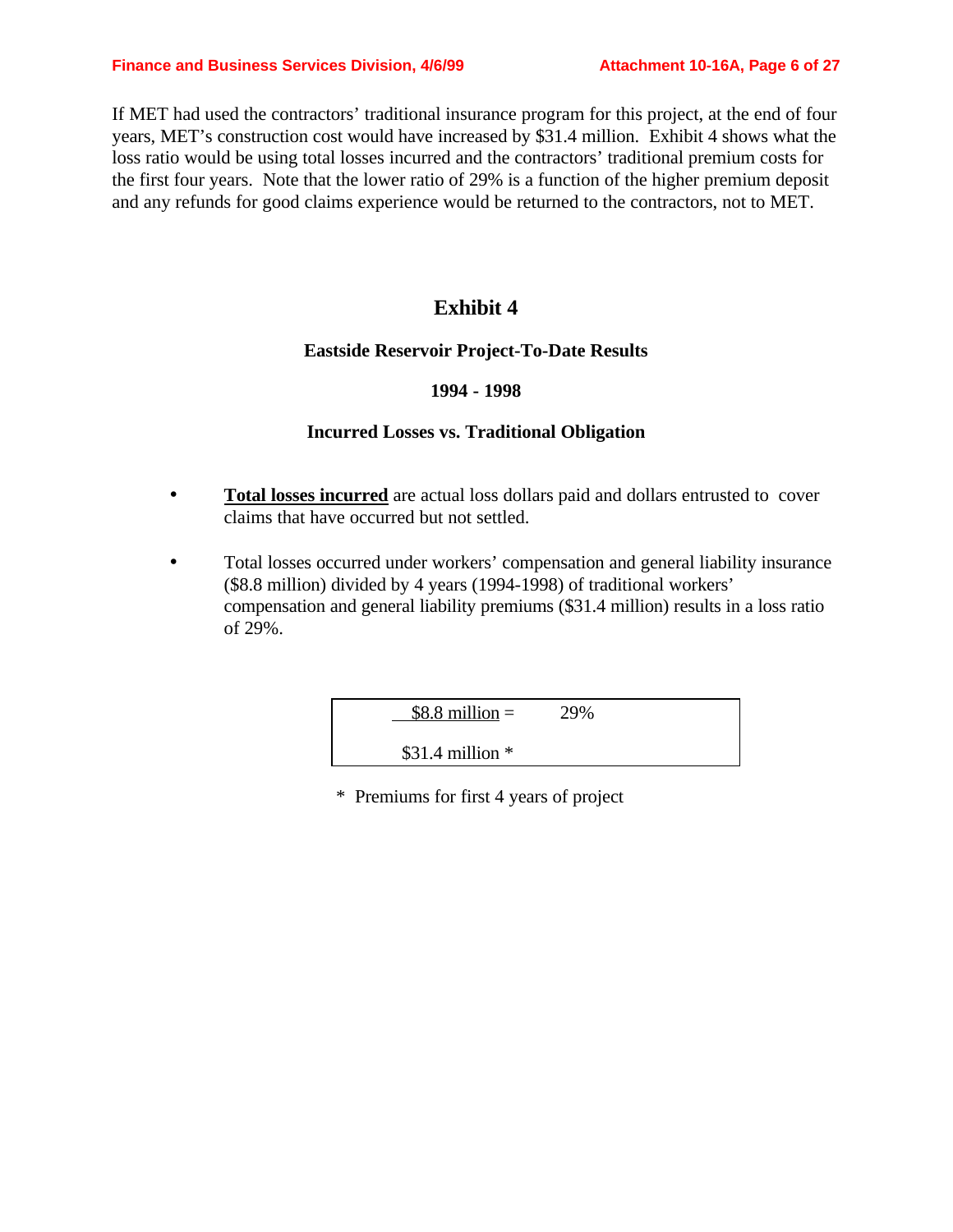Through the use of its OCIP, MET has reduced construction costs by \$9 million and paid \$22.4 million for OCIP insurance and administrative costs for the same period (Exhibit 5). Note: The refunds for good claims experience will continue to return annually to MET.

### **Exhibit 5**

#### **Incurred Losses vs. Premium Paid Obligation**

#### **1994 - 1998**

• Total losses incurred under workers' compensation and general liability insurance (\$8.8 million), divided by 4 years (1994-1998) of Hartford's workers' compensation and general liability premiums and OCIP administrative costs (\$22.4 million), results in a loss ratio of 40%.

| $$8.8$ million $=$ | 40% |
|--------------------|-----|
| \$22.4 million $*$ |     |

\* Premiums for first 4 years of project plus administrative costs.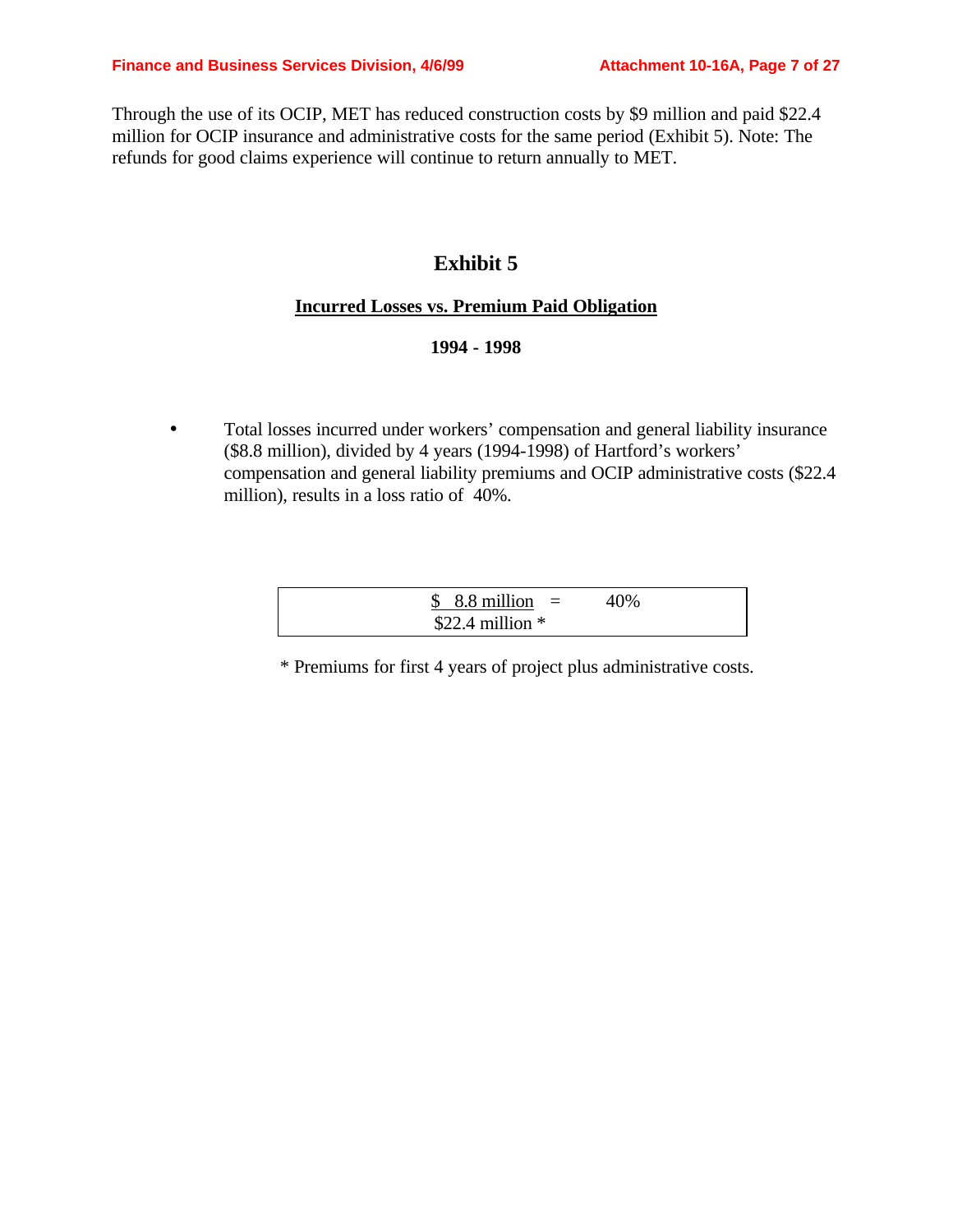#### **II. RECAP OF SERVICES, SIGNIFICANT EVENTS AND FIGURES FOR 1998**

### **A. Administration:**

Effective management of the OCIP program for the Eastside Reservoir Project is essential to a safe, productive and profitable project.

Administrative management activities have consisted of the following:

- Enhanced communication through various safety and management meetings with Metropolitan's staff and contractors of all tiers associated with the project.
- Analyzed incidents and trends that impact the project and developed action plans to improve results.
- Developed clear and concise safe work practices guidelines and procedures for contractors of all tiers and vendors to follow while on the project site.
- Tracked key indicators such as payrolls, contractors' deductibles and claims through our Construction Project Risk Information Management System (COPRIMS) to identify trends which may impact the project. Most importantly, we used the information to make the appropriate adjustments to areas in need of improvement.
- Continued self- evaluation with input from Metropolitan Water District management and staff.

#### **Major accomplishments:**

Marketing and administrative activities:

- Returned net premiums of \$3,266,588 to MET as a result of good claim experience.
- Addressed the insurance coverage definition of claim versus occurrence.
- Validated the information in the third annual State of California, Division of Workers' Compensation Carve Out Report for calendar year 1998.
- Compared Eastside Reservoir Project costs and losses against other OCIP Projects. The projects varied in nature and the loss ratios range from 38% to 231% (See Appendix Exhibit 16). The information was derived via telephone. It was not subject to audit nor validated by the inquirer.
- The OCIP team provided status reports on the project's loss control and safety activities in the following monthly management activities: Eastside Reservoir PMPM (Project Management Progress Meeting), Contractors Joint Safety Committee Meeting, RE (Resident Engineer) Meeting, Contractors Tool Box meeting, and Hartford's Quarterly Claims review meeting.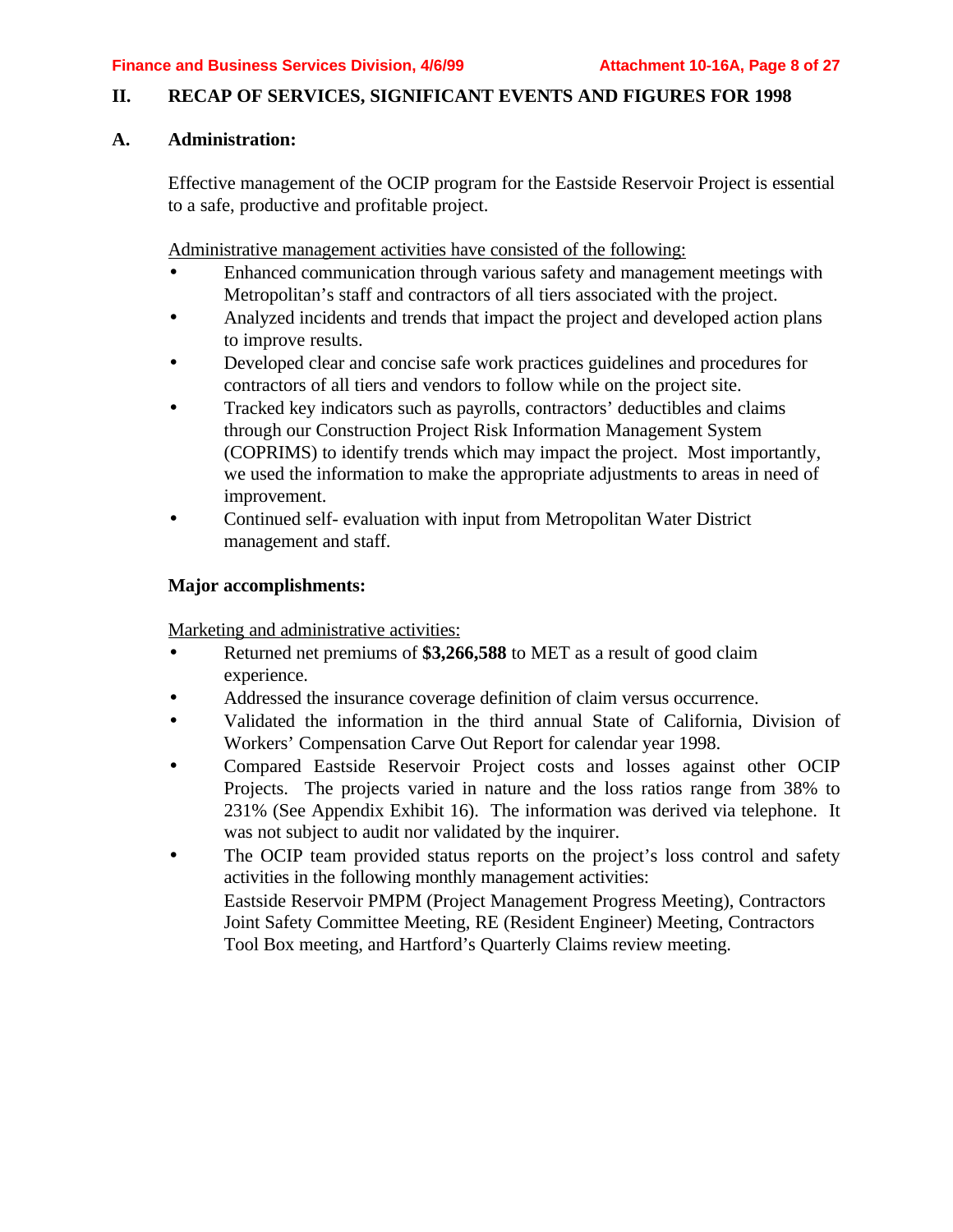#### **B. Safety and Loss Control:**

Management of the resources within the control of the OCIP team will have a significant impact on the quality of safety, goodwill with contractors, and overall loss experience for the project.

Safety and Loss Control management activities:

- Improved our safety and loss control program through improved loss control engineering and planning to reduce exposures to losses. Maintained visibility and accessibility to MET management, vendors, and contractors of all tiers.
- Conducted various training and orientation sessions for contractors in order to reinforce safety standards and safe work practices.
- Examined the type of injuries suffered by the workers and surrounding community and utilized the information to develop appropriate action plans to decrease the number of losses.
- Used the insight and expertise of our OCIP safety team to review blasting and tunneling guidelines and procedures.
- Updated the Procedures Manual to reflect changing conditions and training programs.

### **Major Accomplishments:**

The OCIP safety team through site inspections and planning has helped decrease the accident recordable incident rate of 9.79 in December 1997 to a low of 9.21 in December 1998 (.69 below the national average of 9.90). In addition, the lost time incident rate was decreased from a high of 2.91 in December 1997 to a low of 2.72 in December 1998 (1.18 points below the national average of 3.90).

We analyzed the type of injuries suffered by workers and the surrounding community. Workers continue to experience a high number of work related strains and contusions. The OCIP team recognized that many of the workers were working on steep slopes and some carried heavy items up the slope. The safety team recommended the following corrective action:

- 1. The installation of cables through stakes as grab holds.
- 2. That workers stretch and flex to loosen up limbs and joints.
- 3. That winches be used to haul equipment and materials up slopes.
- 4. That workers refrain from dragging equipment and materials up slopes.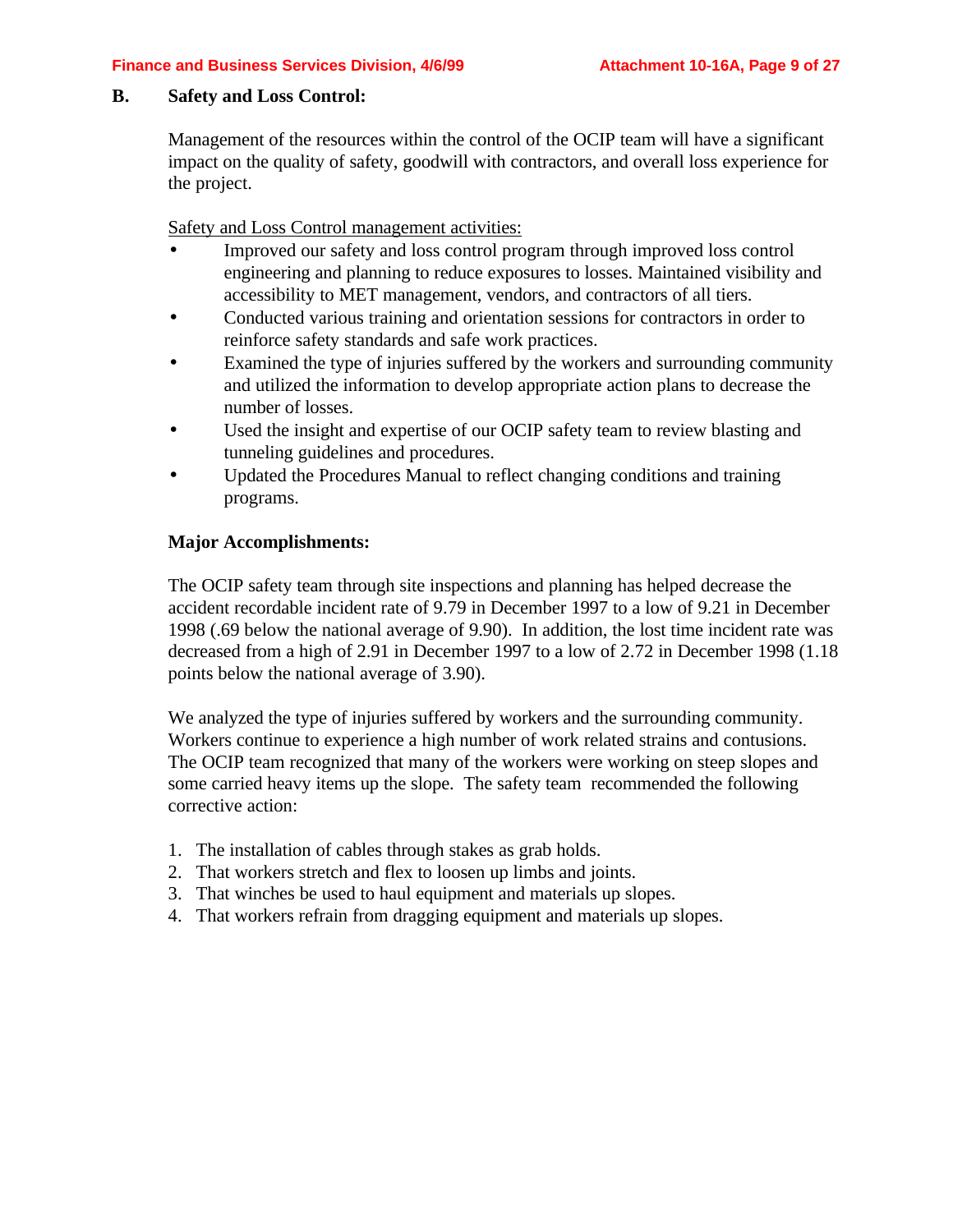#### **C. Claims Management:**

Claims management activities consisted of the following:

- The OCIP Ombudsperson made contact with all injured workers to inform them of claims policies and procedures. In addition, we followed up with injured workers regarding their current medical status, temporary disability checks, requests for mileage reimbursement, and answered all appropriate questions.
- The OCIP team conducted regular reviews of the Workers' Compensation and General Liability claims files with MET and The Hartford.
- The OCIP team, along with MET and contractors' safety representatives, investigated all new claims.
- The OCIP team participated in arbitration and mediation cases.

#### **Major Accomplishments:**

- First project to institute Alternative Dispute Resolution (ADR) program in the state.
- Opened a nurse station to provide on site care to injured workers.
- Added a second shift at the nurse station to provide drug testing and services to contractors that operate multiple shifts.

ADR major accomplishments included:

- Reviewed and updated a Procedures Manual for Mediators/Arbitrators
- Conducted training sessions for Mediators/Arbitrators.
- Identified and established an approved list of medical providers, Qualified Medical Examiners and Vocational counselors. Medical providers included industrial clinics, specialists and hospitals.
- Arranged 18 cases for either Mediation or Arbitration. All the sessions were scheduled and arranged for all attending parties with the Ombudsperson participating in each session. 25 cases settled with Permanent Disability. The largest settlement was \$59,749
- Challenged 2 Arbitration cases challenged the Workers' Compensation Appeals Board (WCAB) on jurisdictional and constitutional grounds. The courts in both cases upheld the Project Labor Agreement (PLA) and the ADR program.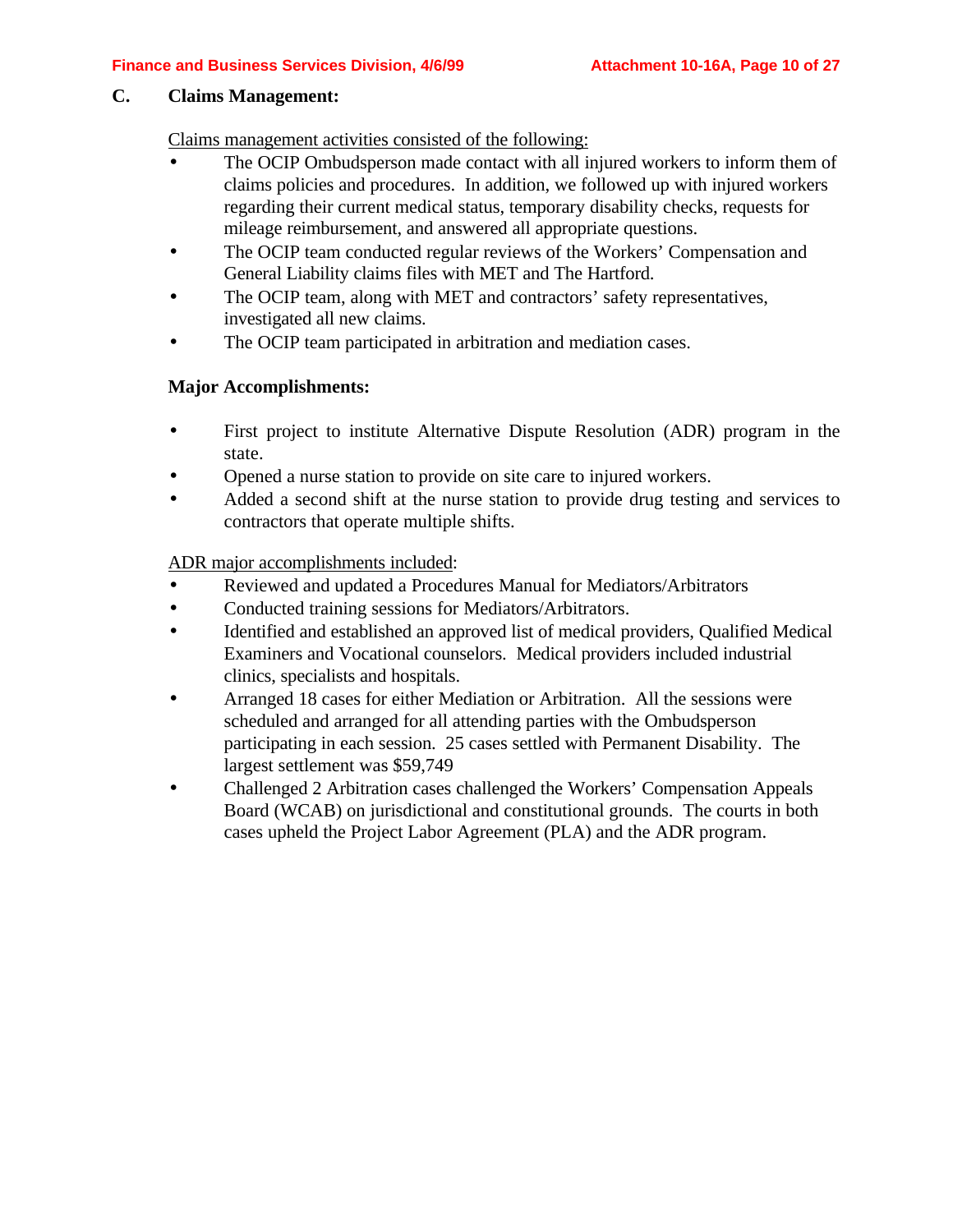#### **D. Claims Activity/Loss Ratios/Large Losses:**

At the completion of the project there would be additional savings of (\$12.9 million) if premiums (\$28.7 million) and losses (\$15.8 million) remain constant. The total incurred losses are **\$8,822,658,** of which **\$4,919,105** represents paid losses (See Exhibit 6). Our goal is to finish the project with a favorable combined Workers' Compensation and General Liability (WC & GL) loss ratio of 55% orders and earn the additional savings for MET (through 12/98).

### **Exhibit 6 Eastside Reservoir Project's Combined WC and GL\* Loss Summary As of December 31, 1998**



\* WC and GL combined losses of \$8.8 Million

In addition, the above chart reflects the difference between Hartford's claimed reserves and the amount Hartford has paid on those reserves. There is a disparity between the total incurred and the actual paid amount. A review of The Hartford's reserving practice is ongoing to assure allowances for the ADR program. In addition, claims must be settled and closed as soon as practical. If the 50% differential prevails, MET can expect an addition, the above chart reflects the different return from prior years. In addition, the above chart reflects the different and the annunt Hartford has paid on those incurred and the actual paid amount. A rev ongoing to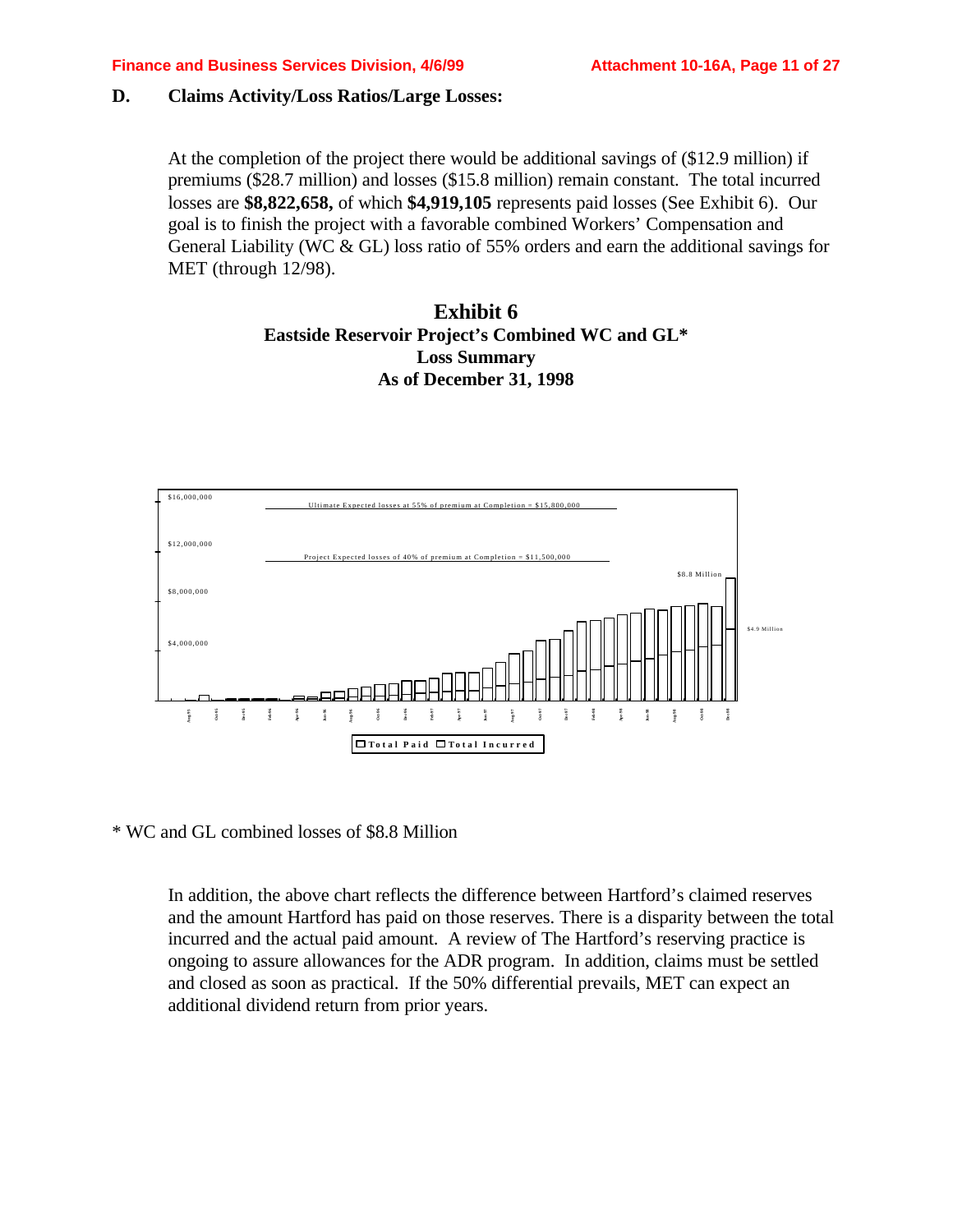#### **Finance and Business Services Division, 4/6/99 Attachment 10-16A, Page 12 of 27**

Loss ratio: At the end of the fourth year, the Eastside Reservoir Project's combined workers' compensation and general liability losses, compared against premiums paid (earned premium) and total incurred losses, results in a loss ratio of 45% (see Exhibit 7 below). Builders' Risk coverage is not part of the loss-sensitive program; however, extensive claims were filed during the year.

### **Exhibit 7**

#### **Loss Ratio based on Total Incurred Losses As of December 1998 1994 to 1998**

| Line of              | <b>Earned</b>             | <b>Total incurred</b> | Loss         |
|----------------------|---------------------------|-----------------------|--------------|
| <b>Insurance</b>     | Premium (1)               | <b>Losses</b>         | <b>Ratio</b> |
|                      |                           |                       |              |
| Work Comp            | \$18,400,000              | \$8,410,776           | 46%          |
| as of Dec. 1998      |                           |                       |              |
| Gen. Liability       | \$1,216,409               | \$342,279             | N/A          |
| As of Dec. 1998      | \$500,000 SIR             |                       |              |
|                      |                           |                       |              |
| Combined (2)         | \$19,616,409              | <u>\$8,753,055</u>    | 45%          |
| Builders' Risk       | 1,042,251<br>$\mathbb{S}$ | \$1,728,251           | 166%         |
| <b>Total Program</b> | \$20,658,660              | \$10,481,306          | N/A          |

#### *Notes:*

- (1) The premium used in the calculation are the scheduled paid and audited premiums.
- (2) Combined represent workers' compensation and primary liability which is used in the retro calculation.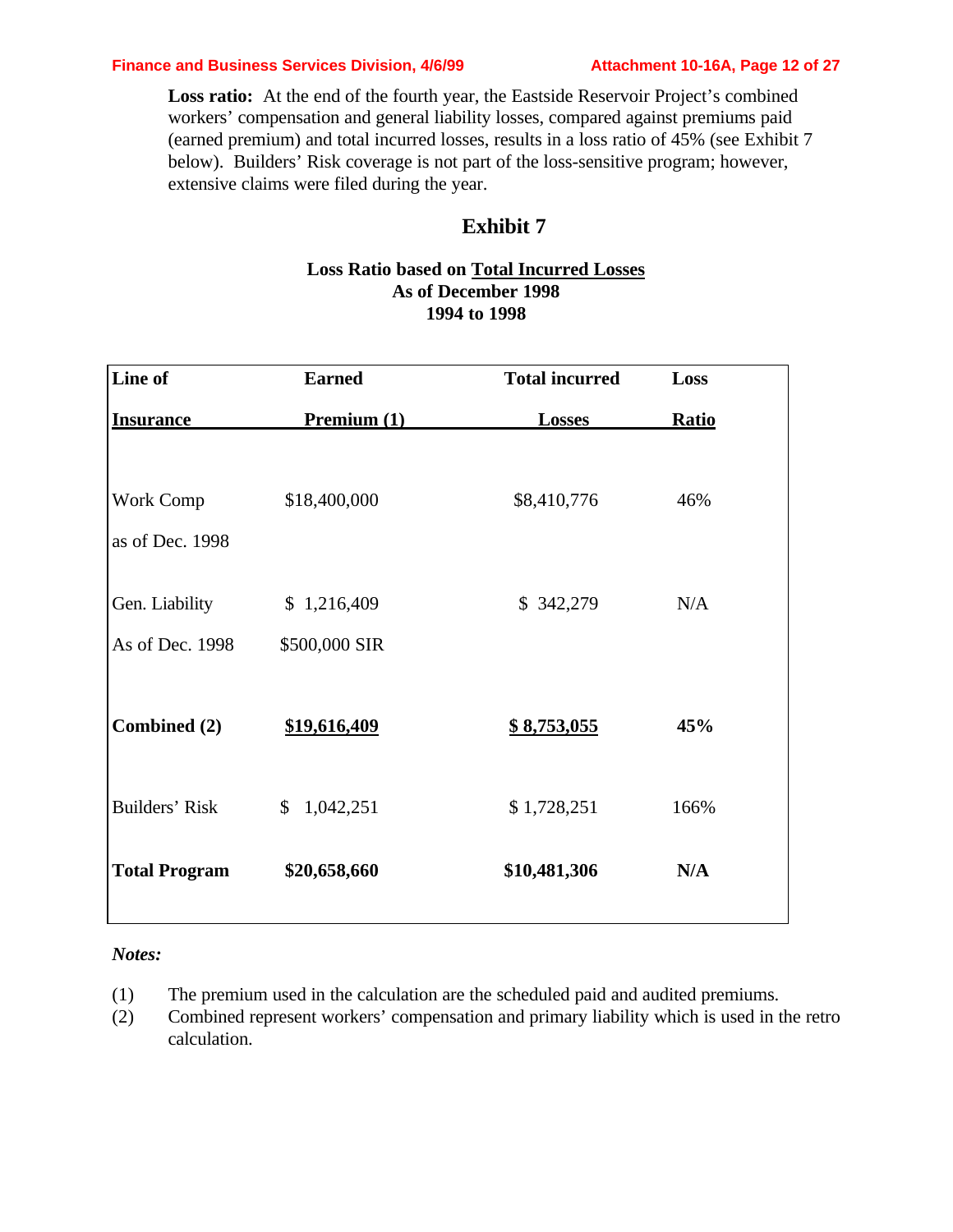The combined loss ratio based on earned and scheduled premiums paid and actual losses paid equal 25% (see Exhibit 8).

## **Exhibit 8**

#### **Loss Ratio based on Actual Paid Losses As of December 1998 1994 – 1998**

| Line of               | <b>Earned</b> | <b>Actual Paid</b> | Loss  |
|-----------------------|---------------|--------------------|-------|
| <b>Insurance</b>      | Premium (1)   | <b>Losses</b>      | Ratio |
|                       |               |                    |       |
| Work Comp             | \$18,400,000  | \$4,731,374        | 26%   |
| As of Dec. 1998       |               |                    |       |
|                       |               |                    |       |
| Gen. Liability        | \$1,216,409   | 187,731<br>\$      | N/A   |
| As of Dec. 1998       | \$500,000 SIR |                    |       |
|                       |               |                    |       |
| Combined (2)          | \$19,616,409  | \$4,919,105        | 25%   |
|                       |               |                    |       |
| <b>Builders' Risk</b> | \$<br>781,579 | 393,181<br>\$      | 50%   |
|                       |               |                    |       |
| <b>Total Project</b>  | \$20,397,988  | \$5,312,286        | N/A   |
|                       |               |                    |       |

### *Notes:*

- (1) The premiums used in the calculation are the scheduled paid and audited premiums.
- (2) Represents the combined workers' compensation and primary liability premiums, which are used in the retrospective calculation**.**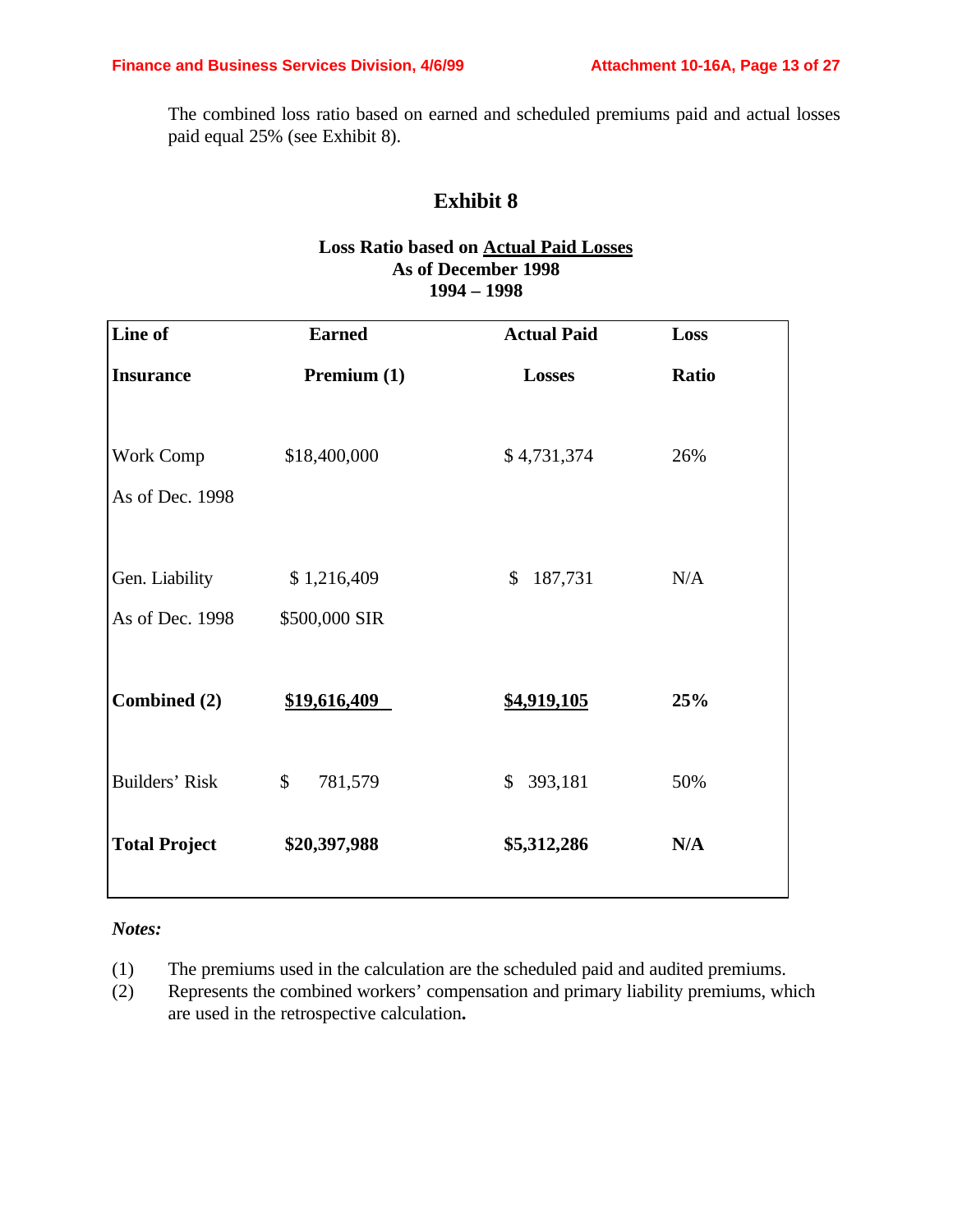#### **Finance and Business Services Division, 4/6/99 Attachment 10-16A, Page 14 of 27**

Large Loss: The project's financial exposure as well as the largest portion of insurance premium is tied to workers' compensation insurance. Projected year to date **total incurred losses** of **\$50,000** and higher have accounted for 64% (\$5,674,554) of the incurred losses, but represent only **8% (52)** of the reported claims (see Exhibit 9).

### **Exhibit 9**

**Workers' Compensation Claims \$50,000 and Higher Percentage of Total Incurred 1994-1998**

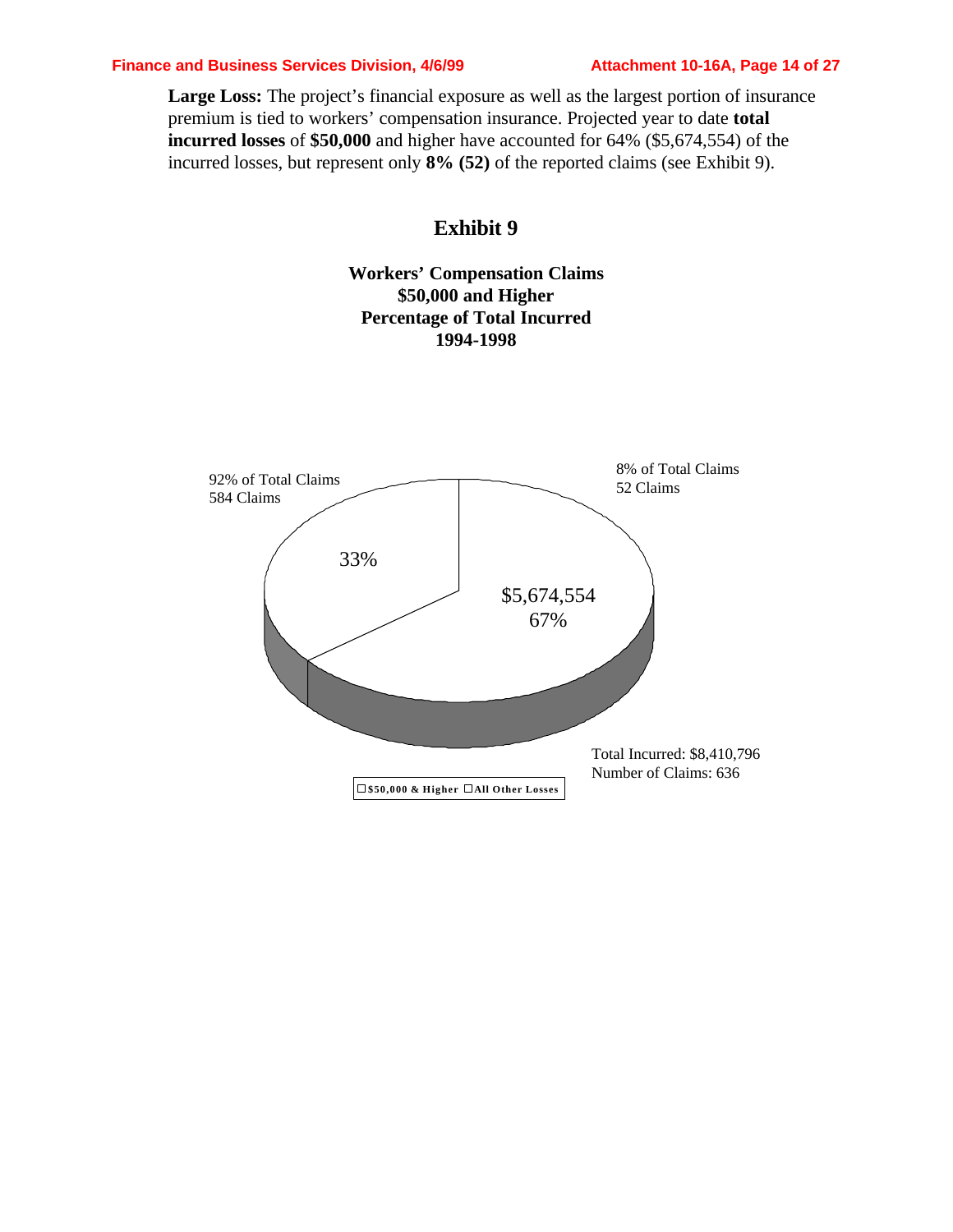**Nature of Injuries:** Strains represent the largest category of injuries suffered by workers. Investigation has revealed that lack of proper techniques with respect to lifting, pulling, carrying, physical condition of workers, age of workers, and/or steep slopes are the cause of most injuries at the project. Investigation of the nature of injuries by the OCIP team is ongoing. The OCIP team recommended improvements to decrease the losses. Listed below is a chart of the nature of injuries suffered by workers (Exhibit 10 and 10A).

### **Exhibit 10**

### **Workers' Compensation Nature of Injuries 1994-1998 Exhibit 10A**



| Nature of Injuries Suffered by the workers |                           |               |                       |  |  |  |  |
|--------------------------------------------|---------------------------|---------------|-----------------------|--|--|--|--|
| <b>Nature of Injury</b>                    | # Claims                  | % of incurred | <b>Total incurred</b> |  |  |  |  |
| Strain                                     | 235                       | 49            | \$4,321,518           |  |  |  |  |
| Contusion                                  | 105                       | 11            | 994,453               |  |  |  |  |
| Fracture                                   | 38                        | 8             | 653,754<br>S          |  |  |  |  |
| Laceration                                 | 71                        | 10            | 908,035               |  |  |  |  |
| Inflammation                               | 40                        | 4             | 321,846               |  |  |  |  |
| Other                                      | 147                       | 18            | $$1,631,794*$         |  |  |  |  |
| <b>Total</b>                               | \$8,410,776<br>629<br>100 |               |                       |  |  |  |  |

\* 2 claims represented 61% (\$963,130) of the total incurred losses.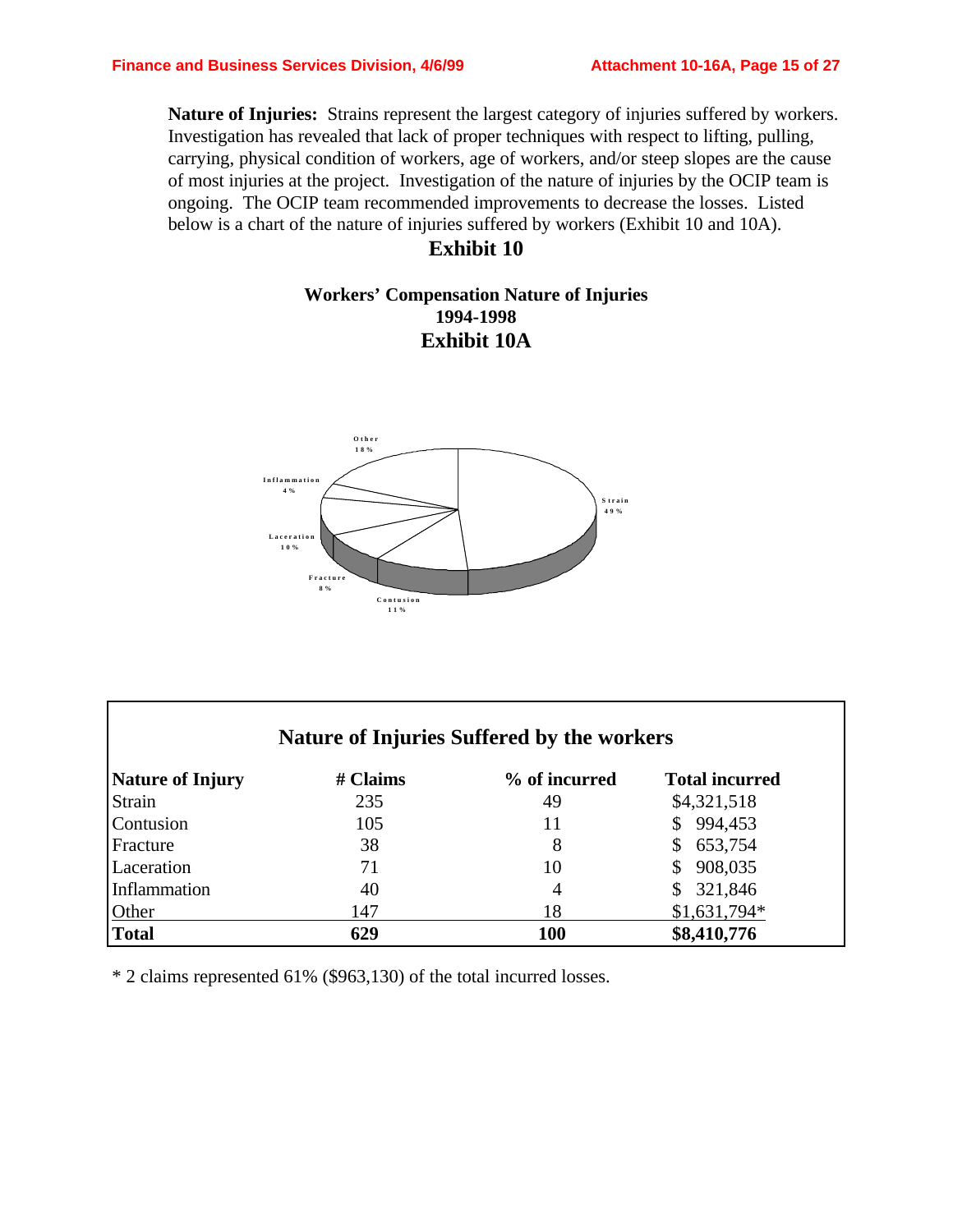Other Significant statistical data:

Different benchmarks for evaluation of workers' compensation performance are shown in Exhibits 11 and 12.

## **Exhibit 11**

### **Workers' Compensation Program Cost Per \$100 of Payroll**

| Program     | No. of | Actual        | Incurred    | Cost per   |
|-------------|--------|---------------|-------------|------------|
| Year        | Claims | Payroll       | Cost        | \$100/Pay. |
| 12/31/94-95 | 27     | \$11,201,465  | 80,891      | .72        |
| 12/31/95-96 | 155    | \$35,670,332  | \$1,480,266 | \$4.15     |
| 12/31/96-97 | 376    | \$87,386,106  | \$4,017,260 | \$4.60     |
| 12/31/97-98 | 246    | \$101,749,754 | \$2,832,359 | \$2.78     |
| Total       | 629    | \$236,007,657 | \$8,410,776 | \$3.56     |

## **Exhibit 12**

### **Workers' Compensation Program Cost Per 100 Manhours**

| Program     | No. of | Actual          | Incurred    | Cost per     |
|-------------|--------|-----------------|-------------|--------------|
| Year        | Claims | <b>Manhours</b> | Cost        | 100 Manhours |
| 12/31/94-95 | 27     | 447,045         | \$80,891    | \$18.00      |
| 12/31/95-96 | 132    | 1,521,070       | \$1,480,266 | \$97.00      |
| 12/31/96-97 | 231    | 3,487,800       | \$4,107,260 | \$115.00     |
| 12/31/97-98 | 246    | 3,884,869       | \$2,832,359 | \$73.00      |
| Total       | 629    | 9,340,784       | \$8,410,776 | \$90.00      |

Exhibit 13 tracks the development of workers' compensation losses over time.

### **Exhibit 13**

#### **Loss Triangle Valued on a Paid Loss Basis**

| Year        | One Year       | (Two Years)            | (Three Years) | (Four Years). |
|-------------|----------------|------------------------|---------------|---------------|
| 12/31/94-95 | \$23,832.04    | $\frac{\$}{19,262.52}$ | \$19,262.62   | \$19,262.62   |
| 12/31/95-96 | \$414,168.42   | \$1,035,727.31         | \$812,196.75  |               |
| 12/31/96-97 | \$594,332.01   | \$1,561,804.00         |               |               |
| 12/31/97-98 | \$2,602,365.00 |                        |               |               |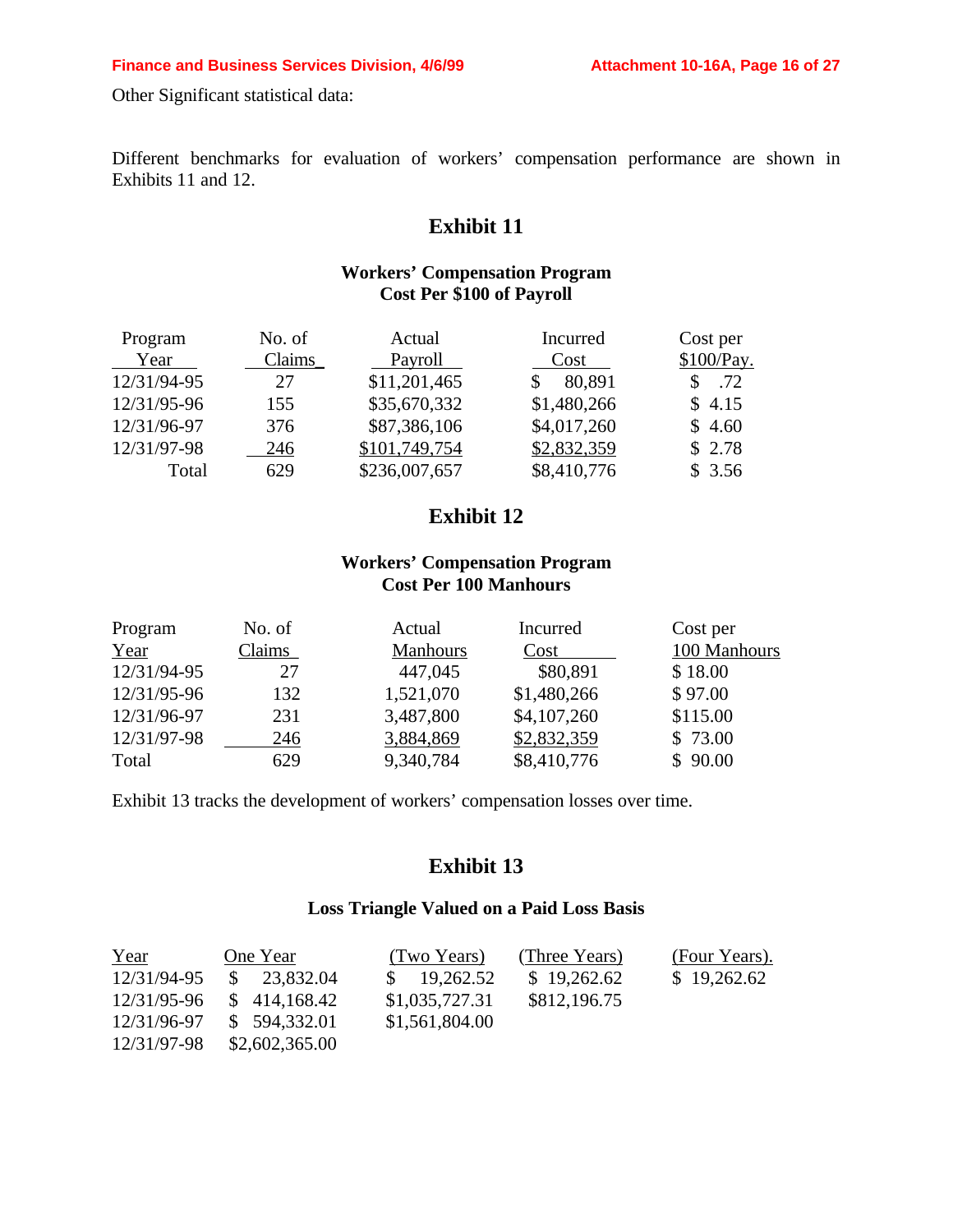### **E. Risk Control Activities:**

The OCIP team has emphasized teamwork between all the colleagues (MET, contractors of all tiers and OCIP team) to yield a successful project. Most importantly, the OCIP team provided safety and loss control resources for all parties associated with the project.

#### **Safety and Loss Control Activities:**

- Implemented a proactive safety and loss control program whereby we identified potential hazards and developed appropriate action plans to improve safety.
- Maintained visibility and accessibility to all colleagues, vendors, and contractors of all tiers.
- Conducted various training and new contractors safety orientation sessions. We also provided safety manuals and discussed safety standards and safe work practices.
- Examined the type of injuries suffered by the workers and nearby community. Used the information to develop appropriate action plans to decrease the number of losses.
- Developed and distributed the project safety manual.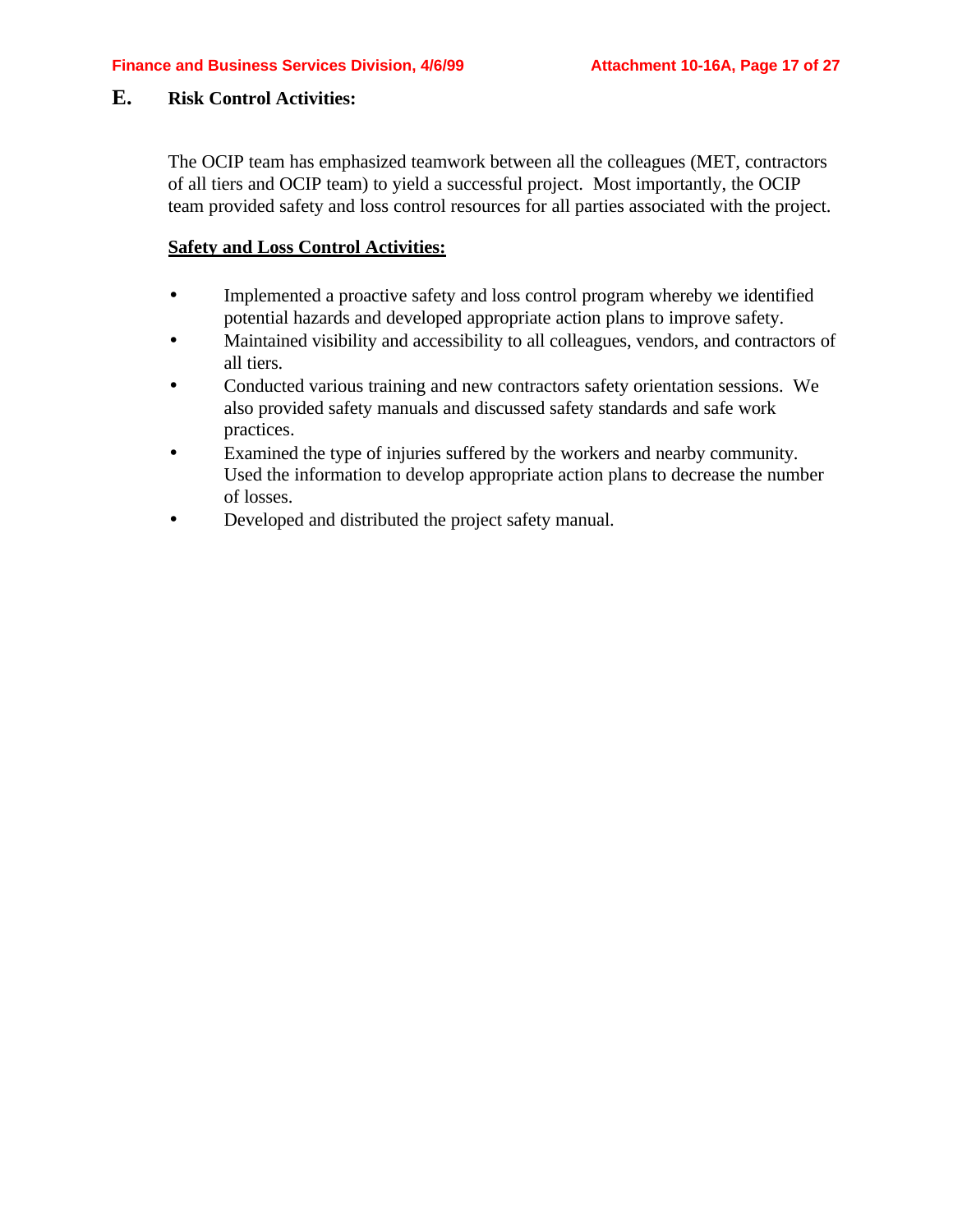#### **F. 1998 Insurance/Risk Management Expense:**

#### **1. Broker/Administrative Cost by Year** (see Exhibit 14 below)

Sedgwick employs one Ombudsperson (split 50/50 between the Eastside Reservoir Project and The Inland Feeder Project), two full-time nurses, two safety representatives, and one account coordinator. We also maintain a project site office and a first-aid station. Other services include marketing and servicing the OCIP policies, claims history and safety programs for contractors and MET. The service fees paid for this period are \$777,545.

### **Exhibit 14**

| <b>Policy Year</b> | <b>Amount Invoiced</b> |
|--------------------|------------------------|
| 1994               | \$379,289              |
| 1995               | \$405,268              |
| 1996               | \$528,504              |
| 1997               | \$749,059 *            |
| 1998               | \$777,545              |
| Total              | \$2,834,665            |

#### **Service Fees Annual Recap**

\* Includes cost for opening first aid station, 2 nurses and coverage for two shifts.

- A. Sedgwick paid its DBE/WBE subcontractor \$451,805 (16%) as of December, 1998 compared to the contract requirement of 15%.
- B. No interest income has been earned from premium float.
- C. Sedgwick/Dickerson has not received any commissions.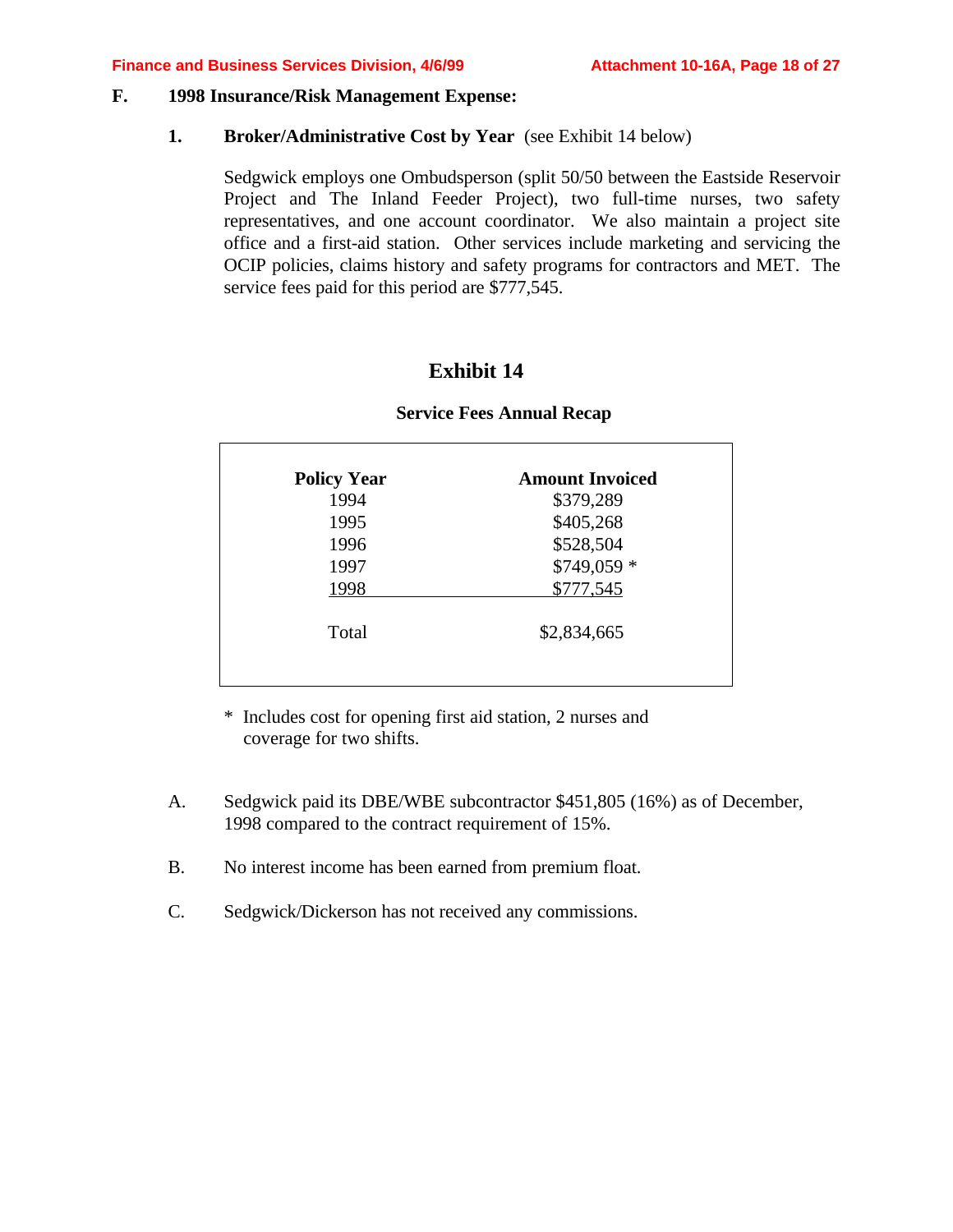### **2. Premiums Paid (Premium deposits subject to audit):**

Hartford's Program premiums by line of insurance is shown in Exhibit 15

### **Exhibit 15**

### **Eastside Reservoir Project Program Premiums 1994-2000**



**W o rkers' Comp.\* G e ne ral Liab. Excess Liab. Security D e p. B uilders R is k**

Total Premiums: \$35,044,117 \*Eligible for retro claim experience.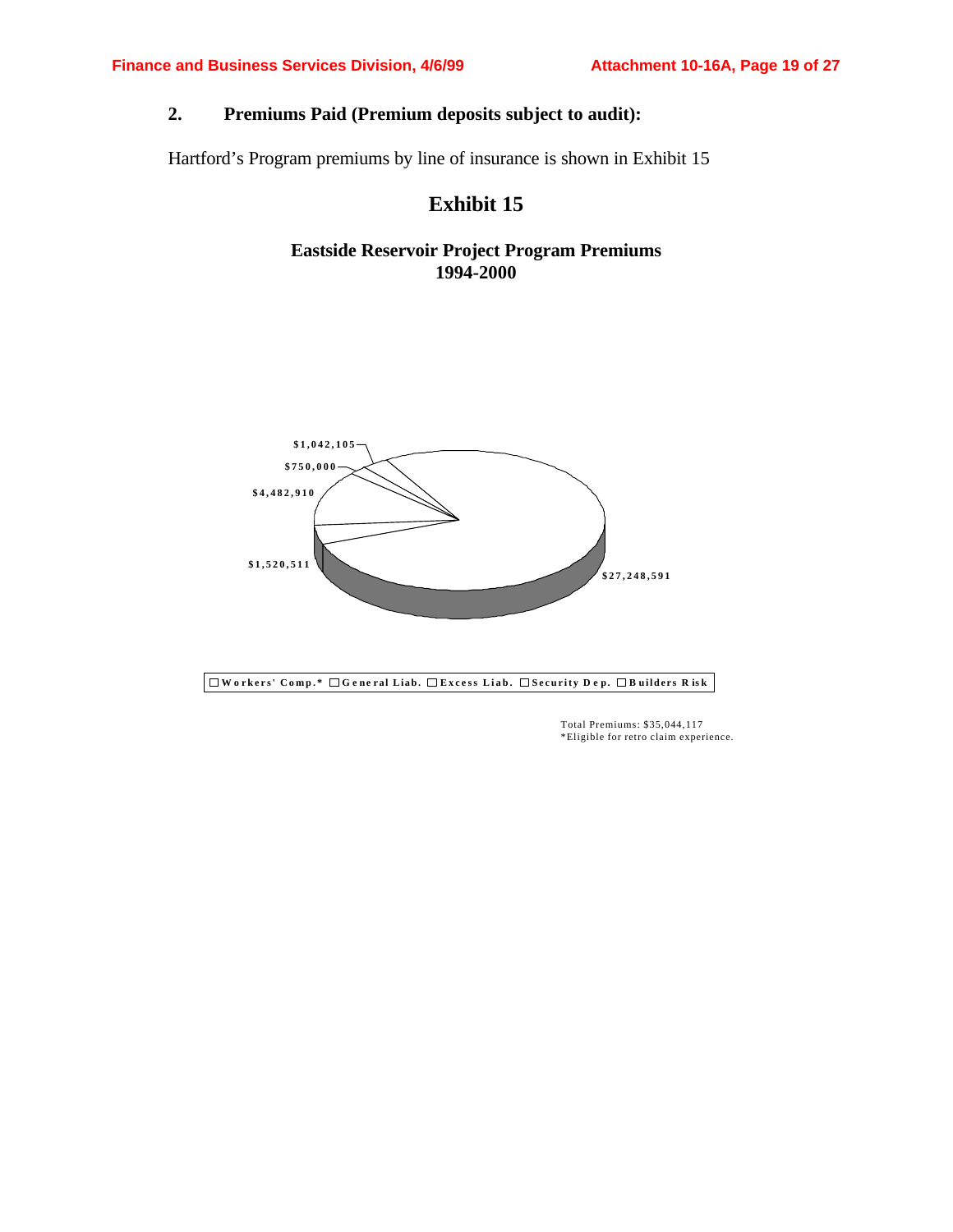#### **III. PLANS FOR 1998 -1999**

#### **A. Market Trends**

The market place for the major line of OCIP coverage continue to be competitive. Despite industry merger  $&$  consolidation activity, there is still abundant capacity. We can, however, expect a slight hardening of specialty markets such as earthquake and Errors and Omissions.

#### **B. Market Security**

Sedgwick of California, Inc. as part of the Sedgwick Group, plc., participates in a group effort to monitor information and financial results of markets in which client's insurance is placed. It is vital that the placement involves underwriting companies which can demonstrate the financial capability to service the client's needs.

In most jurisdictions, particularly in the United States, the insurer markets are subject to the filings of financial data at least annually with state insurance regulators, who have the prime responsibility to determine the solvency of the companies permitted or licensed to write insurance. In addition, the regulator's audit powers allow for the examination of records that are not part of publicly released statements or documents. Private rating organizations exist for the purpose of evaluating the size and financial strength of insurance companies operating in the United States. The oldest and best known company for this purpose is A.M. Best  $& Co.,$  which is not affiliated with any other insurance organization and rates over 1700 property and casualty companies and a similar number of life insurance companies.

However, the existence of regulatory agencies and private rating organizations hasn't been sufficient.

#### **Security of Market at Sedgwick Inc.**

Sedgwick recognizes the need to supplement regulatory and other outside sources for monitoring the financial resources of insurance markets. In 1982, it established a security function to monitor markets. This included involvement of senior management, operating personnel and staff for this purpose. This was integrated as a similar function at Sedgwick when the companies merged in 1985.

To date, the Sedgwick North America Security Function monitors and reviews the financial results on insurance markets regularly used in North America (U.S. and Canada) on client business. It provides communication of important developments on security matters to the offices and access to conditions involving markets outside North America, via lineage with a similar group function in London.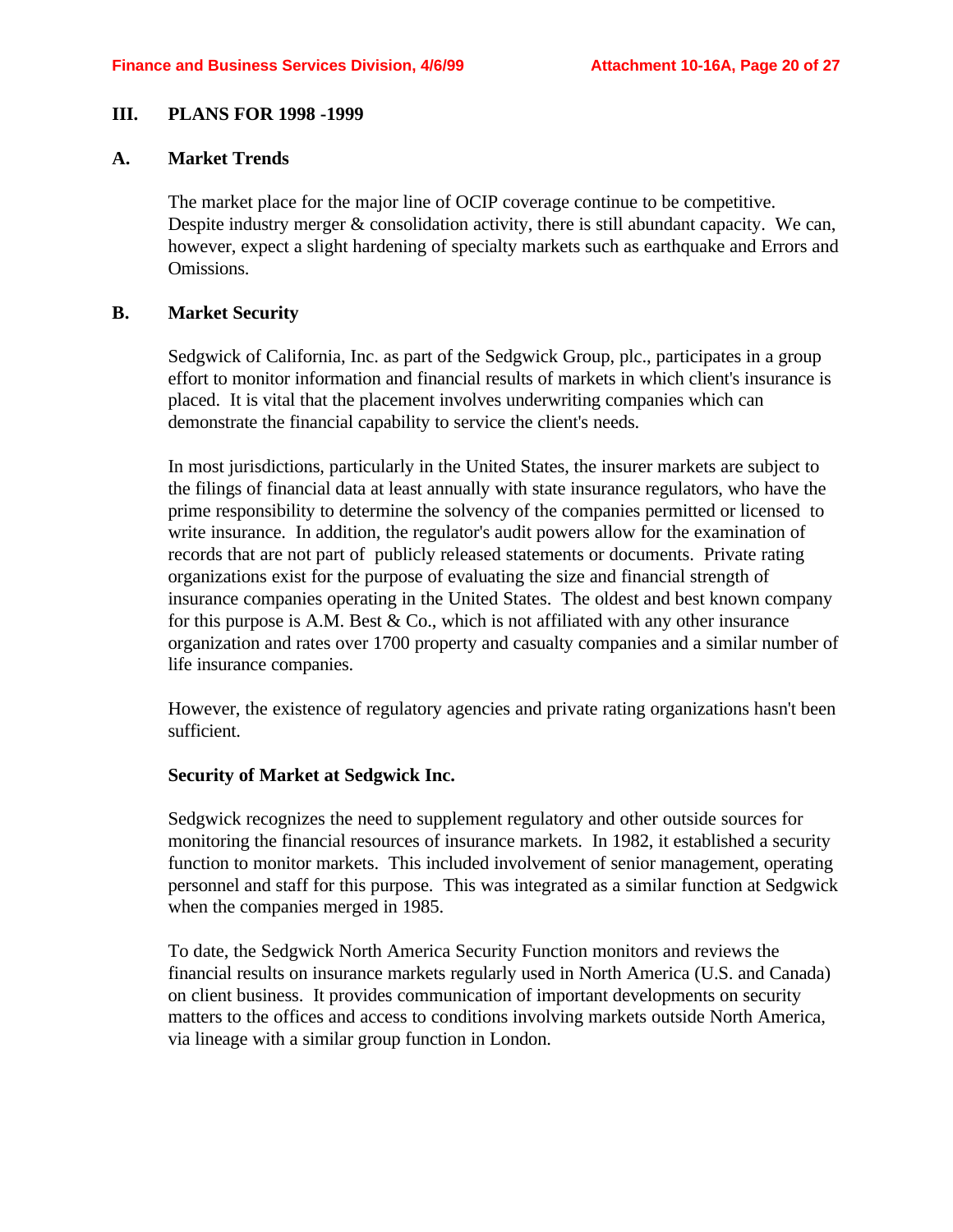#### **Conclusion**

The security work of the Sedgwick Group adds a further dimension to that which is available through the regulatory process and other sources. However, the analysis and review process are largely dependent upon publicly released financial information and the complexities of financial statements, which must be made in compliance with regulatory convention requirements and generally accepted accounting procedures. The financial accounts may be impacted by non-public information or future events, outside the control of the company, which may give rise to significant change in the value of assets held or in the company's estimate of certain future liabilities.

While we attempt to make a reasonable and prudent effort concerning market security, we cannot guarantee the solvency of any market, either now or in the future. We welcome any questions clients may have concerning the markets utilized on their behalf and encourage inquires prior to market selection by the client.

#### **C. Major Activities/Goals:**

Sedgwick will:

- Continue to meet or exceed all scope of services.
- Continue to administer the OCIP to achieve maximum savings and effectiveness of the Insurance, Safety and Loss Control Programs on the project.
- Continue development and management of the ADR program

#### **D. Changes Anticipated in Insurance and Risk Management Expense:**

- MET filed a lawsuit against the Hartford's Builders' Risk policy. The litigation cost may increase the overall project budget. However, the litigated cost will not affect the retrospective rating program.
- Extension of the program into the year 2000 may increase the insurance cost of the program.
- If MET decides to construct recreation facilities under an OCIP, we have to evaluate the cost of rolling the facilities into the current OCIP.
- When the project concludes, we need to evaluate the cost effectiveness of selling outstanding claims to Hartford (buy-out) or to process the claims under MET's operational program.

#### **E. 1999 Loss Projection:**

• MET's construction engineers originally projected a payroll expenditure of \$82.1 million for the 1998-1999 policy year. This projection would generate a premium of \$6,789,762. Using the project goal of 55%, we can anticipate losses in the neighborhood of \$3,734,369 for the 1998-1999 policy period.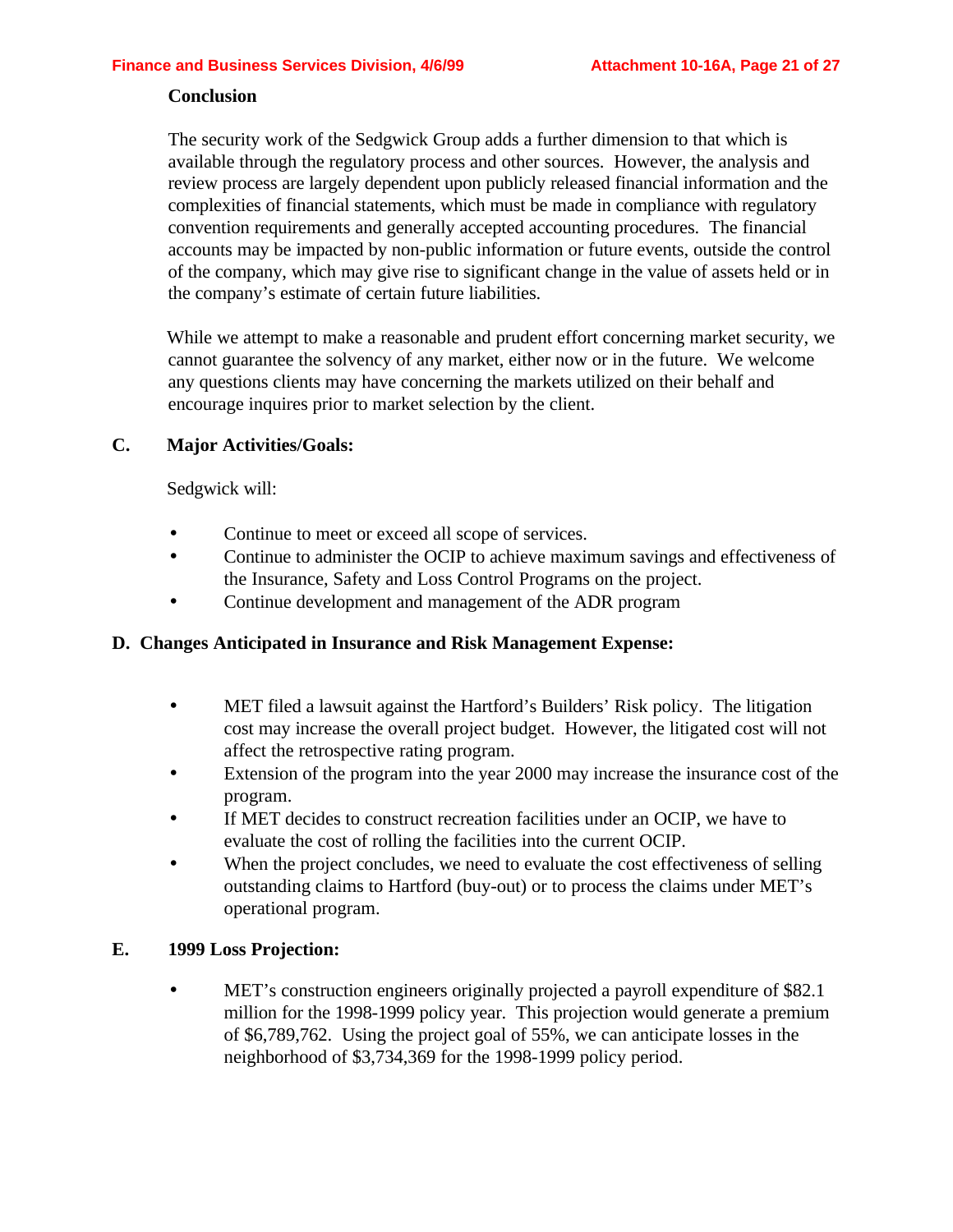### **IV. OUTSTANDING/ANTICIPATED PROBLEMS & RECOMMENDATIONS:**

- Sedgwick will routinely meet with the project security service and address issues related to safety.
- Continue to evaluate the nature of claims suffered by workers and recommend appropriate action to decrease loss frequency.
- Review contractor' general liability deductible program.
- Emphasize to all contractors the importance of prompt claim reporting.
- Revises monthly OCIP report.
- Amend contract provisions to reflect the purchase of Sedgwick by Marsh, Inc.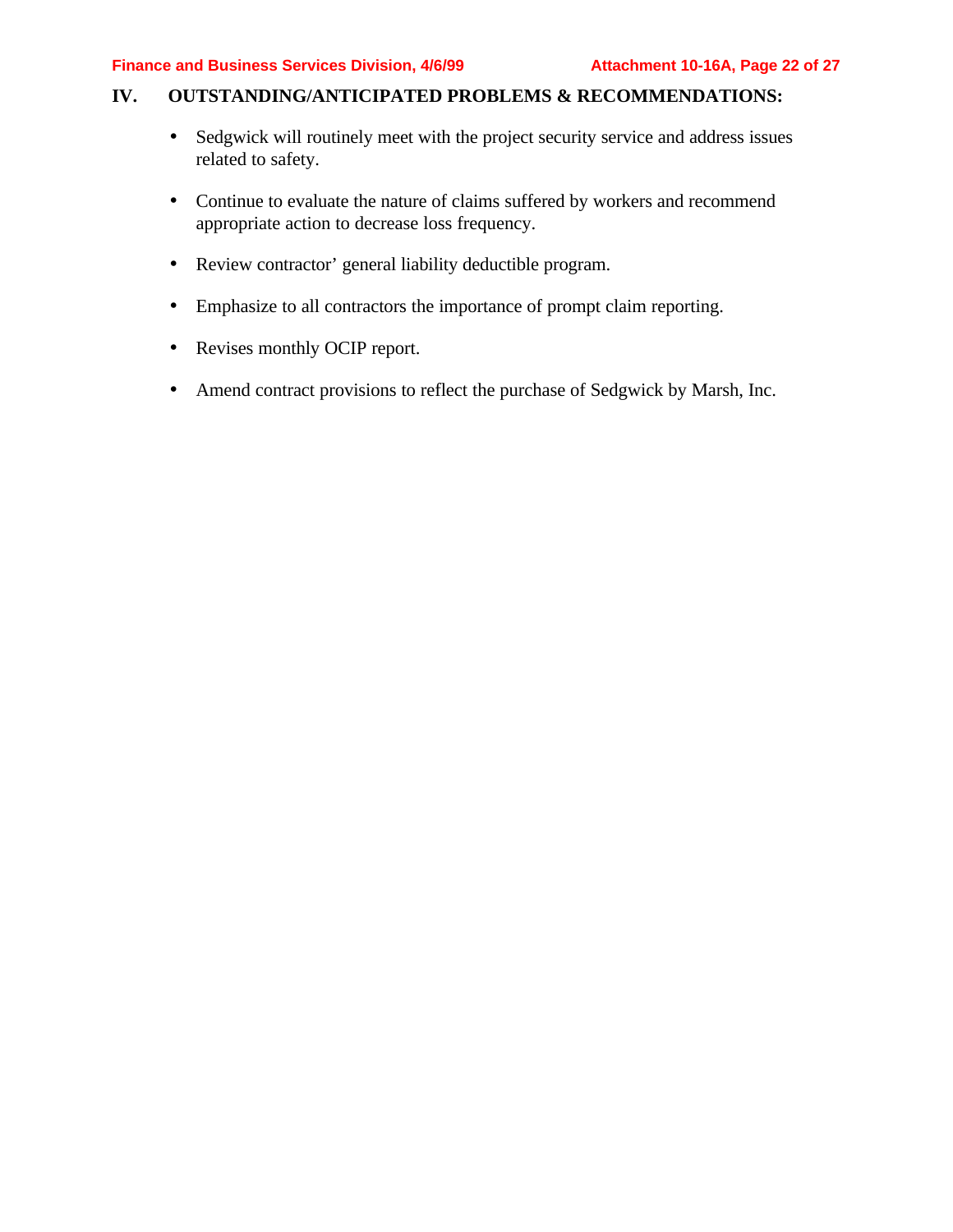### **V. APPENDIX:**

#### **A. Current Sedgwick Public Agencies Project OCIP's**

The four projects listed below are a sample of other public agencies major projects. All are different in nature, but they illustrate the experience of other agencies. The interim loss ratio's range from 38% to 231% .

The numbers furnished were derived via oral phone communiqué and are meant to be illustrative. They have not been subjected to audit or validation on the part of the inquirer (see Exhibit 16 below).

### **Exhibit 16**

# **CURRENT SEDGWICK PUBLIC AGENCY OCIPs IN CALIFORNIA**

| Project Name                                                                             | Construction<br>Value | Duration | Completion<br>Date | WC & GL Prem<br>YTD ending 1998 | <b>Total Incurred</b><br>Losses |
|------------------------------------------------------------------------------------------|-----------------------|----------|--------------------|---------------------------------|---------------------------------|
| <b>Metropolitan</b><br><b>Transportation</b><br><b>Authority (MTA)</b>                   | \$1,100,000,000       | 10 years | 9/00               | \$30,212,599                    | \$70,000,000                    |
| <b>City of San Diego</b><br><b>Municipal Waste</b><br><b>Water Development</b><br>(MWWD) | \$771,907,623         | 6 years  | 7/00               | \$11,987,757                    | \$5,106,929                     |
| <b>Bay Area</b><br><b>Rapid Transit</b><br><b>Extensions (BART)</b>                      | \$617,965,419         | 6 years  | 5/97               | \$13,579,642                    | \$8,959,554                     |
| <b>Contra Costa</b><br><b>Water Authority</b><br><b>Reservoir Dam</b><br>(Los Vaqueros)  | \$205,306,059         | 4 years  | 6/98               | \$7,144,363                     | \$2,769,437                     |
| <b>Los Angeles</b><br><b>Harbor Authority</b><br><b>WorldPort LA</b>                     | \$573,979,437         | 3 years  | 12/97              | \$13,500,000                    | \$6,130,793                     |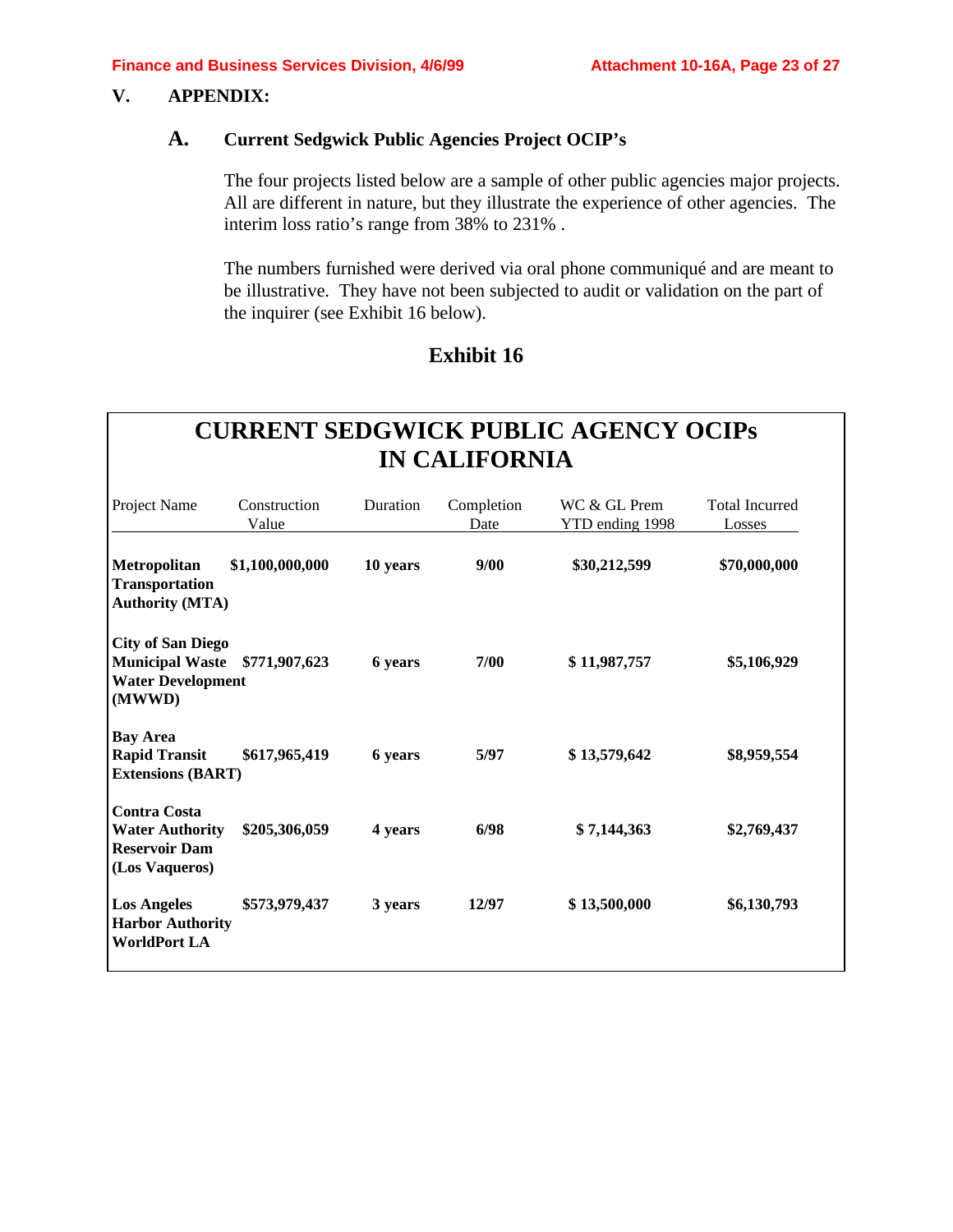A Benchmark used for Workers' Compensation experience is:

Average Incurred Cost Per \$100 Of Payroll

## **Exhibit 17**

### **Eastside Reservoir Project OCIP Workers' Compensation Total Average Incurred Cost per \$100 of Payroll**



1. Average Loss Rate - Incurred Losses (Payroll/100) 2. Include Legal Costs (ADR)

Developed by Sedgwick of California, Inc. Information valued as of December, 1998.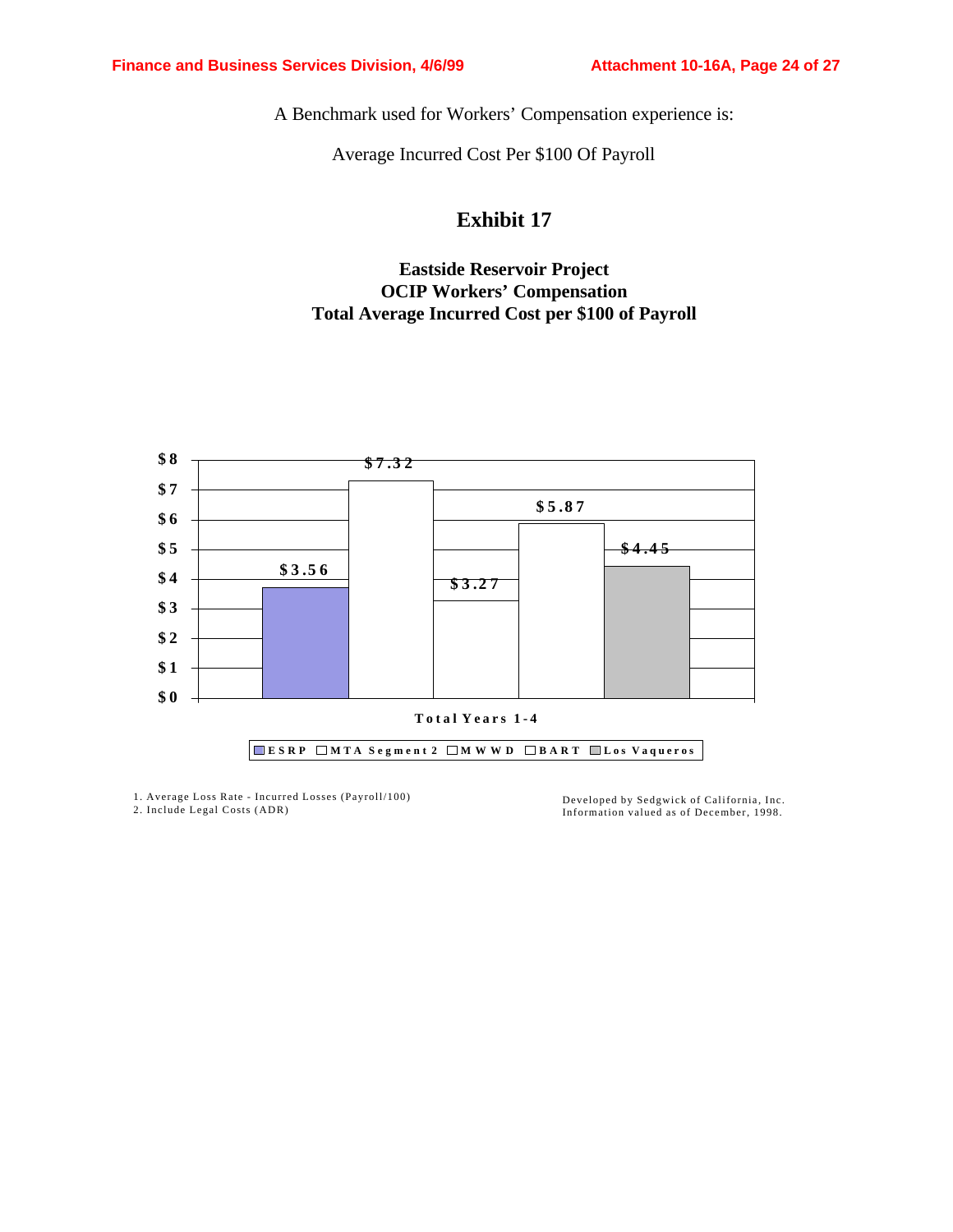A Benchmark used for Workers' Compensation experience is:

Average Incurred Cost Per Claim

### **Exhibit 18**

### **Eastside Reservoir Project OCIP Workers' Compensation Total Average Incurred Cost per Claim\***



\*Average Incurred Cost = Incurred Cost/Number of Claims Developed by Sedgwick of California, Inc.

Information valued as of March 31, 1999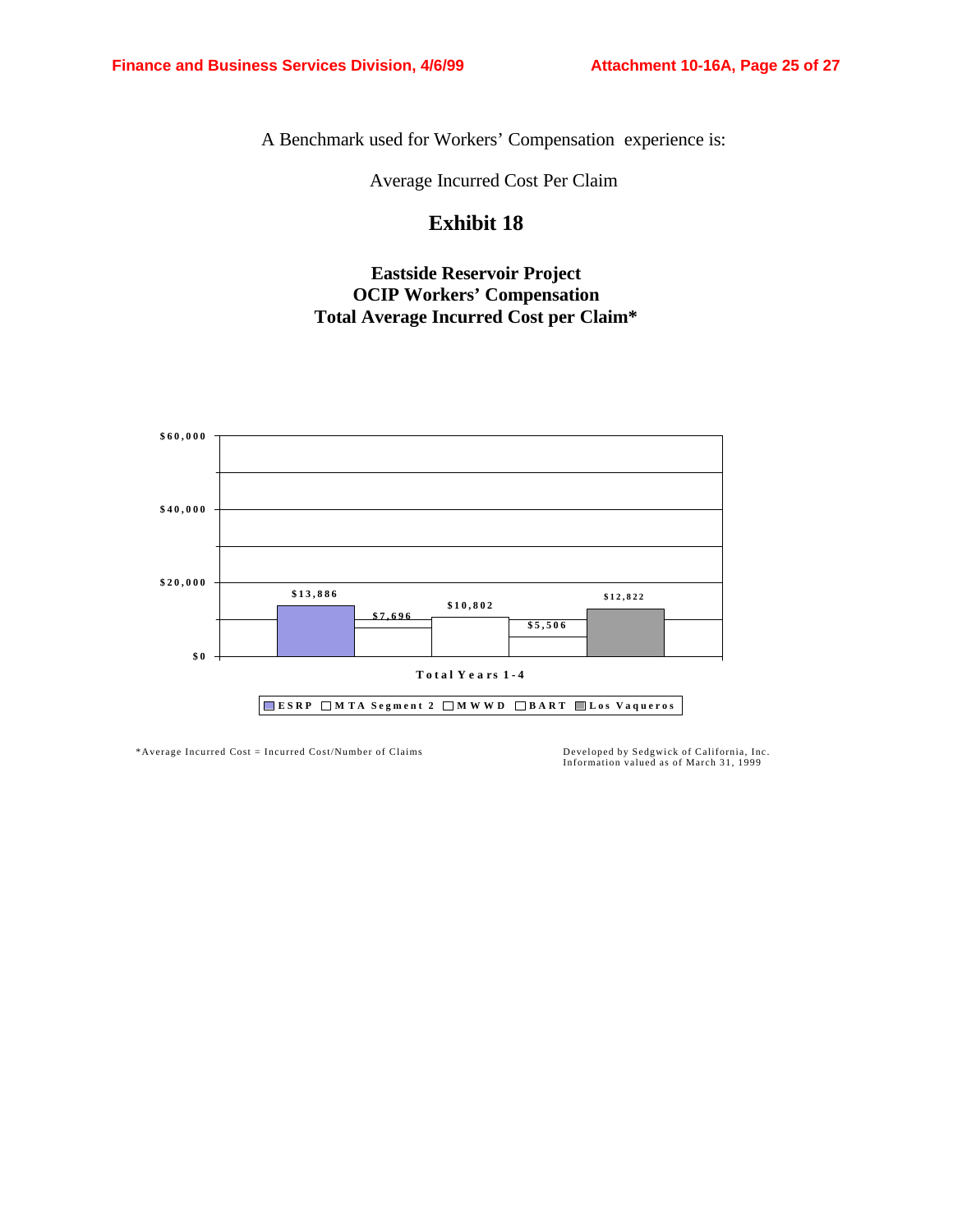**B. Policy Register** (see Exhibit 19)

### **Exhibit 19**

#### **POLICY REGISTER EASTSIDE RESERVOIR PROJECT**

| DESCRIPTON - Two earth/rock fill dams, 4.5 mile apart, within the Domenigoni and Diamond Valleys, plus a third, earth/rock fill<br>saddle dam at the low point in the north rim.<br>DURATION - February 1994 - February 1998 |                    |                  |          |  |  |  |
|------------------------------------------------------------------------------------------------------------------------------------------------------------------------------------------------------------------------------|--------------------|------------------|----------|--|--|--|
| <b>COVERAGES</b><br><b>POLICY PERIOD</b><br><b>POLICY NUMBER</b><br><b>COMPANY</b>                                                                                                                                           |                    |                  |          |  |  |  |
| <b>Workers Compensation</b>                                                                                                                                                                                                  | l12-01-96/12-01-98 | <b>WBRQ11001</b> | Hartford |  |  |  |
| General Liability                                                                                                                                                                                                            | l12-01-96/12-01-98 | CSEQW1100        | Hartford |  |  |  |
| <b>Builders'Risk</b>                                                                                                                                                                                                         | 03-20-95/03-20-98  | MSJZ4516         | Hartford |  |  |  |
| <b>Excess Liability</b>                                                                                                                                                                                                      | l12-01-96/12-01-98 | <b>XSSW0101</b>  | London   |  |  |  |
| Master policies only. Individual contractor policies also issued.                                                                                                                                                            |                    |                  |          |  |  |  |

h:\any\ocips\mwd\rpts\admin\dvrpolrg.wk4

**C. Contractor Roster** (see Exhibit 20). Available on request. Lotus or hard copy only